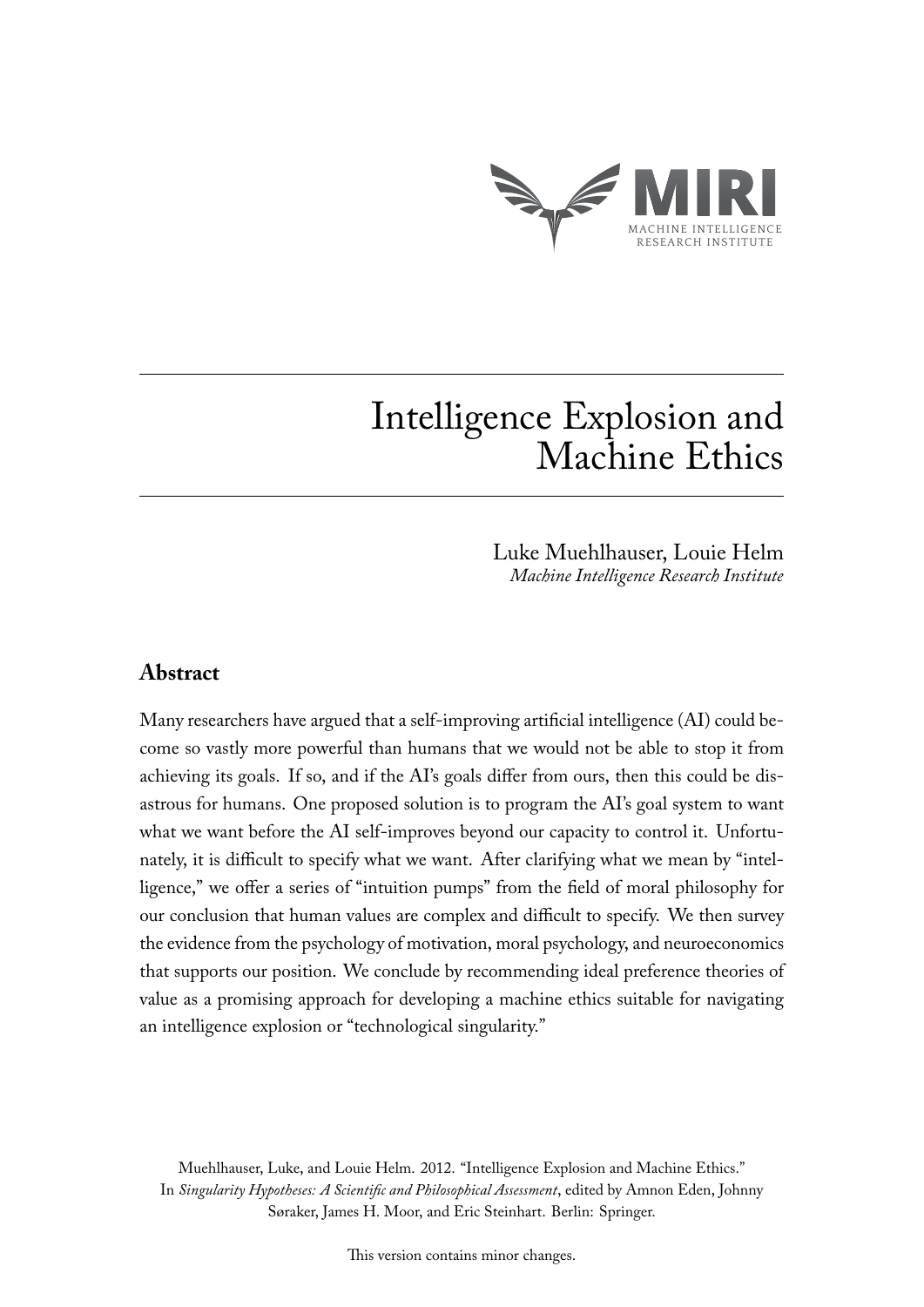To educate [someone] in mind and not in morals is to educate a menace to society.

—Theodore Roosevelt

## **1. Introduction**

Many researchers have argued that, by way of an "intelligence explosion" (Good [1959,](#page-22-0) [1965,](#page-22-1) [1970\)](#page-22-2) sometime in the next century, a self-improving<sup>[1](#page-1-0)</sup> artificial intelligence (AI) could become so vastly more powerful than humans that we would not be able to stop it from achieving its goals. $^2$  $^2$  If so, and if the AI's goals differ from ours, then this could be disastrous for humans and what we value (Joy [2000;](#page-23-0) Bostrom [2003;](#page-19-0) Posner [2004;](#page-25-0) D. D. Friedman [2008;](#page-21-0) Yudkowsky [2008;](#page-28-0) Fox and Shulman [2010;](#page-21-1) Chalmers [2010;](#page-19-1) Bostrom and Yudkowsky, [forthcoming;](#page-19-2) Muehlhauser and Salamon [2012\)](#page-24-0).

One proposed solution is to program the AI's goal system<sup>[3](#page-1-2)</sup> to want what we want before the AI self-improves beyond our capacity to control it. While this proposal may be the only lasting solution for AI risk (Muehlhauser and Salamon [2012\)](#page-24-0), it faces many difficulties (Yudkowsky [2001\)](#page-28-1). One such difficulty is that human values are complex and

<span id="page-1-2"></span>3. When we speak of an advanced AI's goal system, we do not have in mind today's reinforcement learning agents, whose only goal is to maximize expected reward. Such an agent may hijack or "wirehead" its own reward function (Dewey [2011;](#page-20-0) Ring and Orseau [2011\)](#page-25-2), and may not be able to become superintelligent because it does not model itself and therefore can't protect or improve its own hardware. Rather, we have in mind a future AI goal architecture realized by a utility function that encodes value for states of affairs (Dewey [2011;](#page-20-0) Hibbard [2012\)](#page-23-1).

<span id="page-1-0"></span><sup>1.</sup> For discussions of self-improving AI, see Schmidhuber [\(2007\)](#page-26-0); Omohundro [\(2008\)](#page-25-1); Mahoney [\(2010\)](#page-24-1); Hall [\(2007b,](#page-22-3) [2011\)](#page-22-4).

<span id="page-1-1"></span><sup>2.</sup> For simplicity, we speak of a single AI rather than multiple AIs. Of course, it may be that multiple AIs will undergo intelligence explosion more or less simultaneously and compete for resources for years or decades. The consequences of this scenario could be even more unpredictable than those of a "singleton" AI (Bostrom [2006\)](#page-19-3), and we do not have the space for an examination of such scenarios in this chapter. For space reasons we will also only consider what Chalmers [\(2010\)](#page-19-1) calls "non-human-based AI" and Muehlhauser and Salamon [\(2012\)](#page-24-0) call "*de novo* AI," thereby excluding self-improving AI based on the human mind, for example whole brain emulation (Sandberg and Bostrom [2008\)](#page-26-1).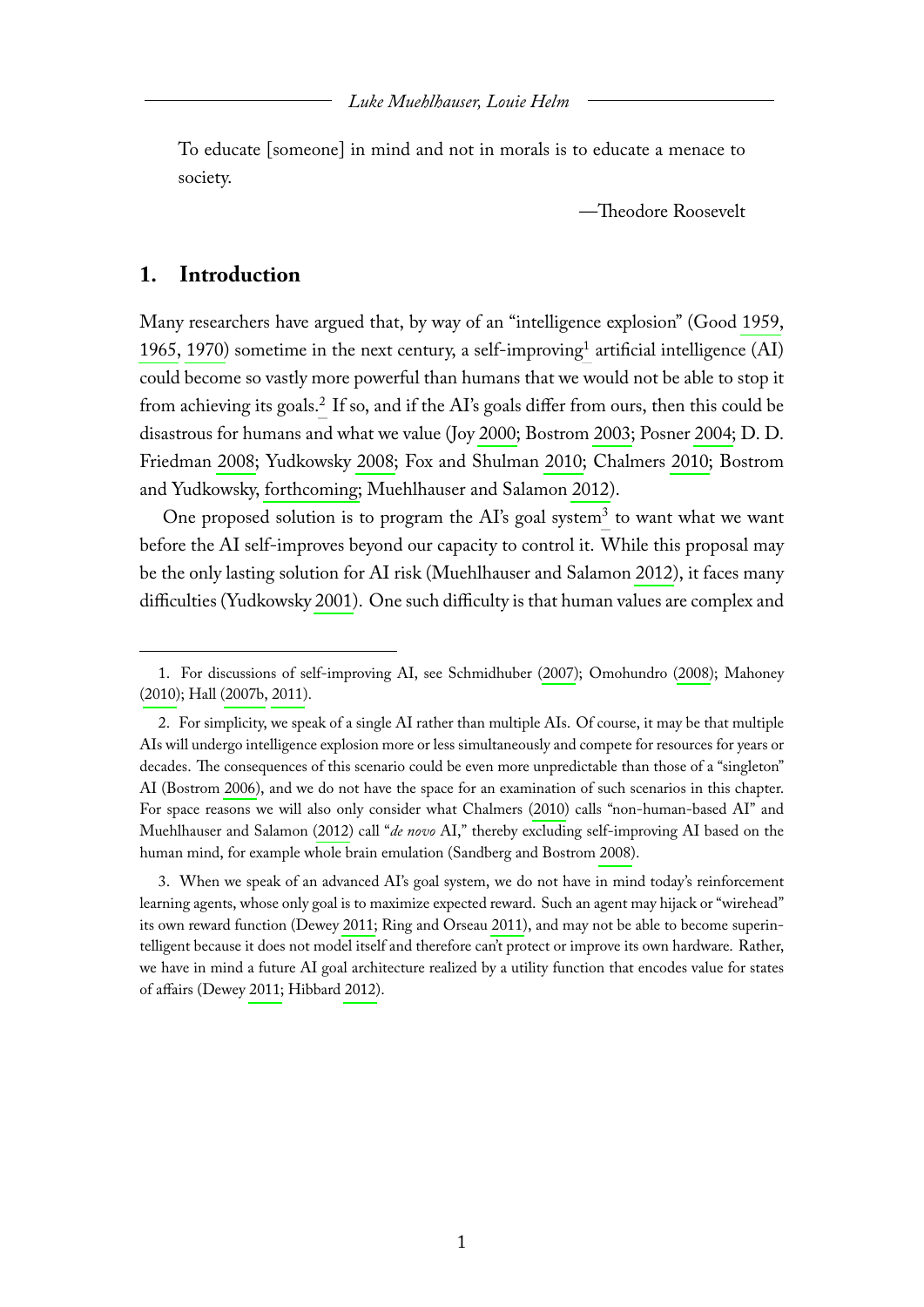difficult to specify,<sup>[4](#page-2-0)</sup> and this presents challenges for developing a machine ethics suitable for navigating an intelligence explosion.

After clarifying what we mean by "intelligence," we offer a series of "intuition pumps" (Dennett [1984,](#page-20-1) 12) from the field of moral philosophy supporting our conclusion that human values are complex and difficult to specify. We then survey the evidence from the psychology of motivation, moral psychology, and neuroeconomics that supports our position. We conclude by recommending ideal preference theories of value as a promising approach for developing a machine ethics suitable for navigating an intelligence explosion.

## **2. Intelligence and Optimization**

I. J. Good, who first articulated the idea of an intelligence explosion, referred to any machine more intelligent than the smartest human as an "ultraintelligent" machine (Good [1965\)](#page-22-1). Today the term "superintelligence" is more common, and it refers to a machine that is much smarter than the smartest human (Bostrom [1998,](#page-19-4) [2003;](#page-19-0) Legg [2008\)](#page-24-2).

But the term "intelligence" may not be ideal for discussing powerful machines. Why? There are many competing definitions and theories of intelligence (Davidson and Kemp [2011;](#page-20-2) Niu and Brass [2011;](#page-25-3) Legg and Hutter [2007\)](#page-24-3), and the term has seen its share of emotionally-laden controversy (Halpern, Beninger, and Straight [2011;](#page-22-5) Daley and Onwuegbuzie [2011\)](#page-20-3).

The term also comes loaded with connotations, some of which do not fit machine intelligence. Laypeople tend to see intelligence as correlated with being clever, creative, self-confident, socially competent, deliberate, analytically skilled, verbally skilled,

<span id="page-2-0"></span><sup>4.</sup> Minsky [\(1984\)](#page-24-4) provides an early discussion of our subject, writing that ". . . it is always dangerous to try to relieve ourselves of the responsibility of understanding exactly how our wishes will be realized. Whenever we leave the choice of means to any servants we may choose then the greater the range of possible methods we leave to those servants, the more we expose ourselves to accidents and incidents. When we delegate those responsibilities, then we may not realize, before it is too late to turn back, that our goals have been misinterpreted. . . . [Another] risk is exposure to the consequences of self-deception. It is always tempting to say to oneself . . . that 'I know what I would like to happen, but I can't quite express it clearly enough.' However, that concept itself reflects a too-simplistic self-image, which portrays one's own self as [having] well-defined wishes, intentions, and goals. This pre-Freudian image serves to excuse our frequent appearances of ambivalence; we convince ourselves that clarifying our intentions is merely a matter of straightening-out the input-output channels between our inner and outer selves. The trouble is, we simply aren't made that way. Our goals themselves are ambiguous. . . . The ultimate risk comes when [we] attempt to take that final step—of designing goal-achieving programs that are programmed to make themselves grow increasingly powerful, by self-evolving methods that augment and enhance their own capabilities. . . . The problem is that, with such powerful machines, it would require but the slightest accident of careless design for them to place their goals ahead of [ours]."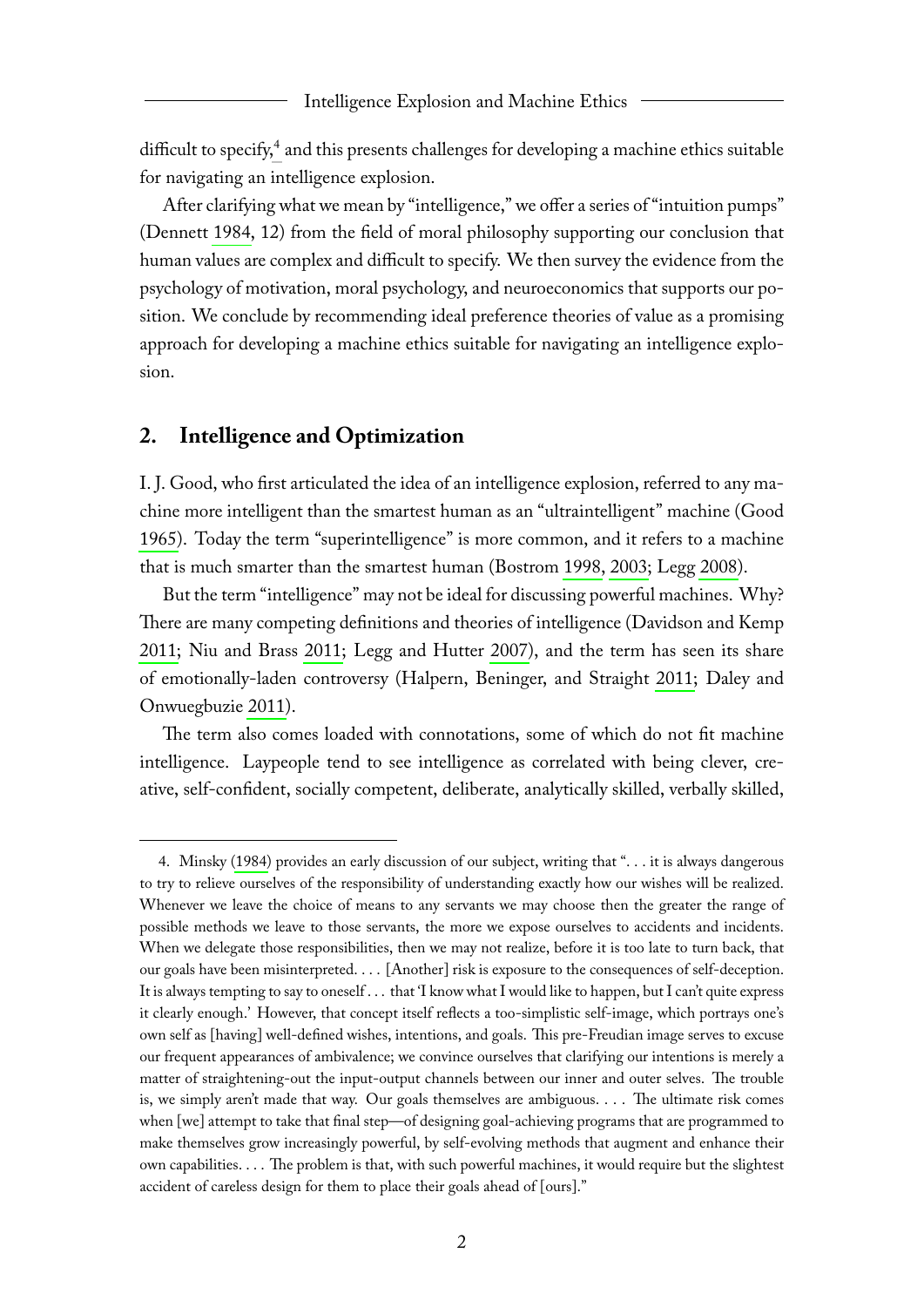efficient, energetic, correct, and careful, but as anticorrelated with being dishonest, apathetic, and unreliable (Bruner, Shapiro, and Tagiuri [1958;](#page-19-5) Neisser [1979;](#page-24-5) Sternberg et al. [1981;](#page-27-0) Sternberg [1985\)](#page-27-1). Moreover, cultures vary with respect to the associations they make with intelligence (Niu and Brass [2011;](#page-25-3) Sternberg and Grigorenko [2006\)](#page-27-2). For example, Chinese people tend to emphasize analytical ability, memory skills, carefulness, modesty, and perseverance in their concepts of intelligence (Fang and Keats [1987\)](#page-21-2), while Africans tend to emphasize social competencies (Ruzgis and Grigorenko [1994;](#page-26-2) Grigorenko et al. [2001\)](#page-22-6).

One key factor is that people overwhelmingly associate intelligence with positive rather than negative traits, perhaps at least partly due to a well-documented cognitive bias called the "affect heuristic" (Slovic et al. [2002\)](#page-26-3), which leads us to make inferences by checking our emotions. Because people have positive affect toward intelligence, they intuitively conclude that those with more intelligence possess other positive traits to a greater extent.

Despite the colloquial associations of the word "intelligence," AI researchers working to improve machine intelligence do not mean to imply that superintelligent machines will exhibit, for example, increased modesty or honesty. Rather, AI researchers' concepts of machine intelligence converge on the idea of optimal goal fulfillment in a wide variety of environments (Legg [2008\)](#page-24-2), what we might call "optimization power."<sup>[5](#page-3-0)</sup> This optimization concept of intelligence is not anthropomorphic and can be applied to any agent—human, animal, machine, or otherwise.<sup>[6](#page-3-1)</sup>

Unfortunately, anthropomorphic bias (Epley, Waytz, and Cacioppo [2007;](#page-21-3) Barrett and Keil [1996\)](#page-18-0) is not unique to laypeople. AI researcher J. Storrs Hall suggests that our machines may be more moral than we are, and cites as partial evidence the fact that in humans "criminality is strongly and negatively correlated with IQ" (Hall [2007a,](#page-22-7) 340). But machine intelligence has little to do with IQ or with the human cognitive

<span id="page-3-0"></span><sup>5.</sup> The informal definition of intelligence in (Legg [2008\)](#page-24-2) captures what we mean by "optimization power," but Legg's specific formalization does not. Legg formalizes intelligence as a measure of expected performance on arbitrary reinforcement learning problems (77), but we consider this only a preliminary step in formalizing optimal goal fulfillment ability. We think of optimization power as a measure of expected performance across a broader class of goals, including goals about states of affairs in the world (argued to be impossible for reinforcement learners in (Ring and Orseau [2011;](#page-25-2) Dewey [2011\)](#page-20-0). Also, Legg's formal definition of intelligence is drawn from a dualistic "agent-environment" model of optimal agency (Legg [2008,](#page-24-2) 40) that does not represent its own computation as occurring in a physical world with physical limits and costs.

<span id="page-3-1"></span><sup>6.</sup> Even this "optimization" notion of intelligence is incomplete, however. See Muehlhauser and Salamon [\(2012\)](#page-24-0).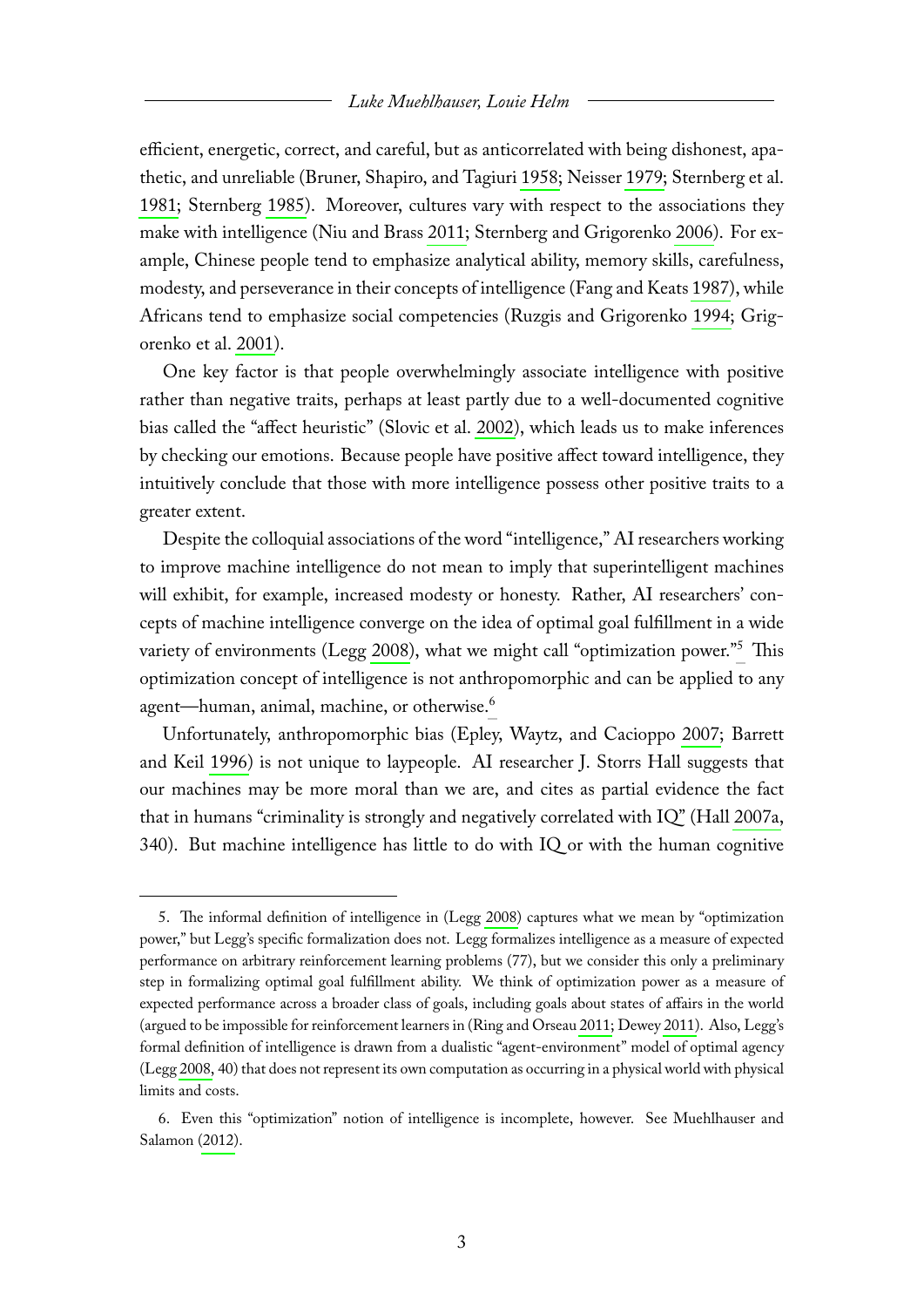architectures and social systems that might explain an anticorrelation between human criminality and IQ.

To avoid anthropomorphic bias and other problems with the word "intelligence," in this chapter we will use the term "machine superoptimizer" in place of "machine superintelligence."

Using this term, it should be clear that a machine superoptimizer will not necessarily be modest or honest. It will simply be very capable of achieving its goals (whatever they are) in a wide variety of environments (Bostrom [2012\)](#page-19-6). If its goal system aims to maximize the number of paperclips that exist, then it will be very good at maximizing paperclips in a wide variety of environments. The machine's optimization power does not predict that it will always be honest while maximizing paperclips. Nor does it predict that the machine will be so modest that it will feel at some point that it has made enough paperclips and then modify its goal system to aim toward something else. Nor does the machine's optimization power suggest that the machine will be amenable to moral argument. A machine superoptimizer need not even be sentient or have "understanding" in John Searle's (1980) sense, so long as it is very capable of achieving its goals in a wide variety of environments.

## **3. The Golem Genie**

Since Plato, many have believed that knowledge is justified true belief. Gettier [\(1963\)](#page-21-4) argued that knowledge cannot be justified true belief because there are hypothetical cases of justified true belief that we intuitively would not count as knowledge. Since then, each newly proposed conceptual analysis of knowledge has been met with novel counterexamples (Shope [1983\)](#page-26-4). Weatherson [\(2003\)](#page-28-2) called this the "analysis of knowledge merry go round."

Similarly, advocates for mutually opposing moral theories seem to have shown that no matter which set of consistent moral principles one defends, intuitively repugnant conclusions follow. Hedonistic utilitarianism implies that I ought to plug myself into a pleasure-stimulating experience machine, while a deontological theory might imply that if I have promised to meet you for lunch, I ought not stop to administer life-saving aid to the victim of a car crash that has occurred nearby (Kagan [1997,](#page-23-2) 121). More sophisticated moral theories are met with their own counter-examples (Sverdlik [1985;](#page-27-3) Parfit [2011\)](#page-25-4). It seems we are stuck on a moral theory merry-go-round.

<span id="page-4-0"></span><sup>7.</sup> But, see Legg [\(2009\)](#page-24-6) for a defense of Legg's formalization of universal intelligence as an alternative to what we mean by "optimization power."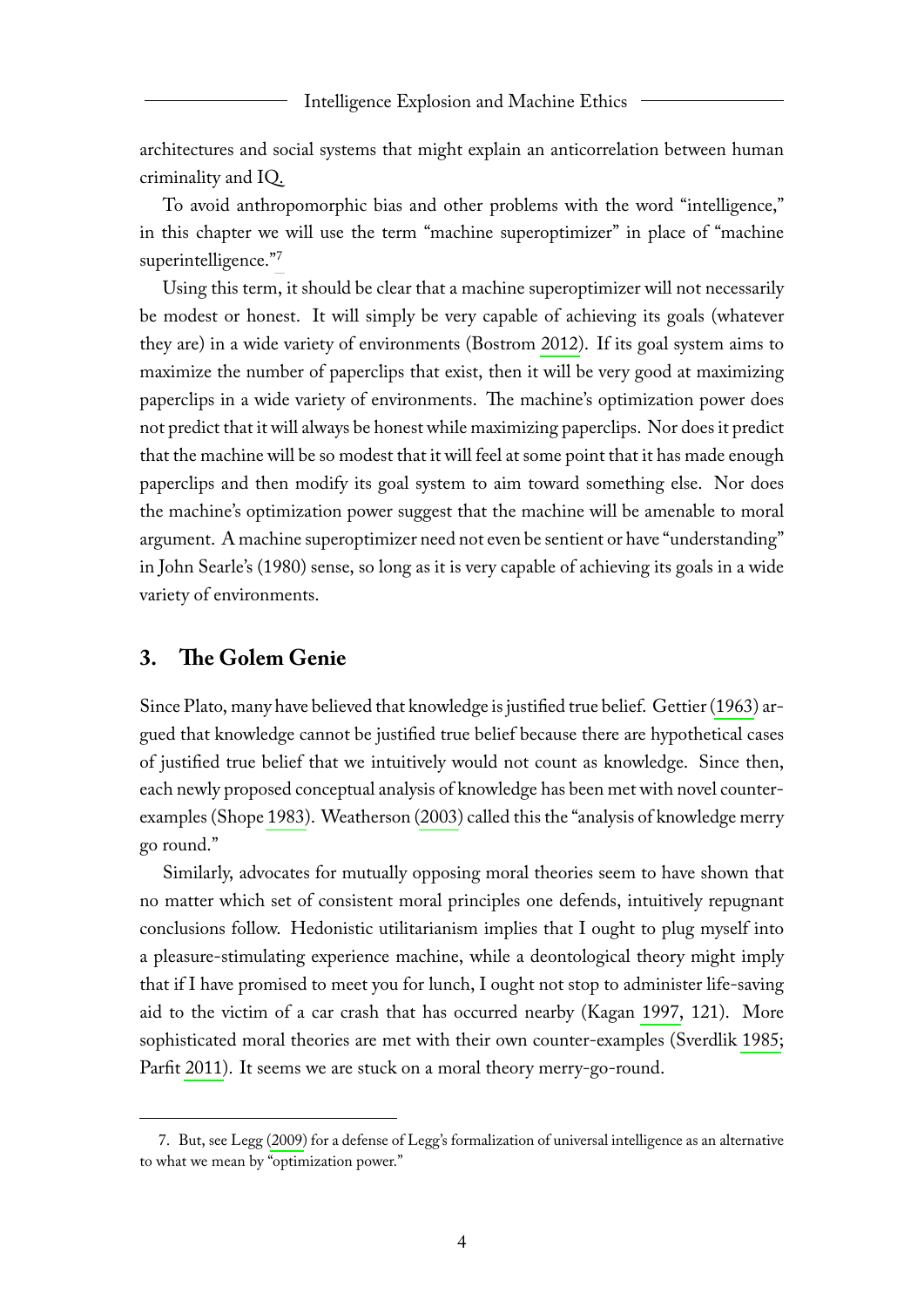Philosophers debate the legitimacy of conceptual analysis (DePaul and Ramsey [1998;](#page-20-4) Laurence and Margolis [2003;](#page-24-7) Braddon-Mitchell and Nola [2009\)](#page-19-7), and whether morality is grounded in nature (Jackson [1998;](#page-23-3) Railton [2003\)](#page-25-5), or a systematic error (Mackie [1977;](#page-24-8) Joyce [2001\)](#page-23-4).[8](#page-5-0) We do not wish to enter those debates here. Instead, we use the observed "moral theory merry-go-round" as a source of intuition pumps suggesting that we haven't yet identified a moral theory that, if implemented throughout the universe, would produce a universe we want. As Beavers [\(2012\)](#page-19-8) writes, "the project of designing moral machines is complicated by the fact that even after more than two millennia of moral inquiry, there is still no consensus on how to determine moral right from wrong."

Later we will take our argument from intuition to cognitive science, but for now let us pursue this intuition pump, and explore the consequences of implementing a variety of moral theories throughout the universe.

Suppose an unstoppably powerful genie appears to you and announces that it will return in fifty years. Upon its return, you will be required to supply it with a set of consistent moral principles which it will then enforce with great precision throughout the universe.<sup>[9](#page-5-1)</sup> For example, if you supply the genie with hedonistic utilitarianism, it will maximize pleasure by harvesting all available resources and using them to tile the universe with identical copies of the smallest possible mind, each copy of which will experience an endless loop of the most pleasurable experience possible.

Let us call this precise, instruction-following genie a Golem Genie. (A golem is a creature from Jewish folklore that would in some stories do exactly as told [Idel [1990\]](#page-23-5), often with unintended consequences, for example polishing a dish until it is as thin as paper [Pratchett [1996\]](#page-25-6).)

If by the appointed time you fail to supply your Golem Genie with a set of consistent moral principles covering every possible situation, then it will permanently model its goal system after the first logically coherent moral theory that anyone articulates to it, and that's not a risk you want to take. Moreover, once you have supplied the Golem Genie with its moral theory, there will be no turning back. Until the end of time, the genie will enforce that one moral code without exception, not even to satisfy its own (previous) desires.

You are struck with panic. The literature on counter-examples in ethics suggests that universe-wide enforcement of any moral theory we've devised so far will have far-

<span id="page-5-0"></span><sup>8.</sup> Other ethicists argue that moral discourse asserts nothing (Ayer [1936;](#page-18-1) Hare [1952;](#page-22-8) Gibbard [1990\)](#page-21-5), or that morality is grounded in non-natural properties (Moore [1903;](#page-24-9) Shafer-Landau [2003\)](#page-26-5).

<span id="page-5-1"></span><sup>9.</sup> In this paper we will set aside questions concerning an infinite universe (Bostrom [2009\)](#page-19-9), or a multiverse (Tegmark [2007\)](#page-27-4). When we say "universe" we mean, for simplicity's sake, the observable universe (Bars and Terning [2010\)](#page-18-2).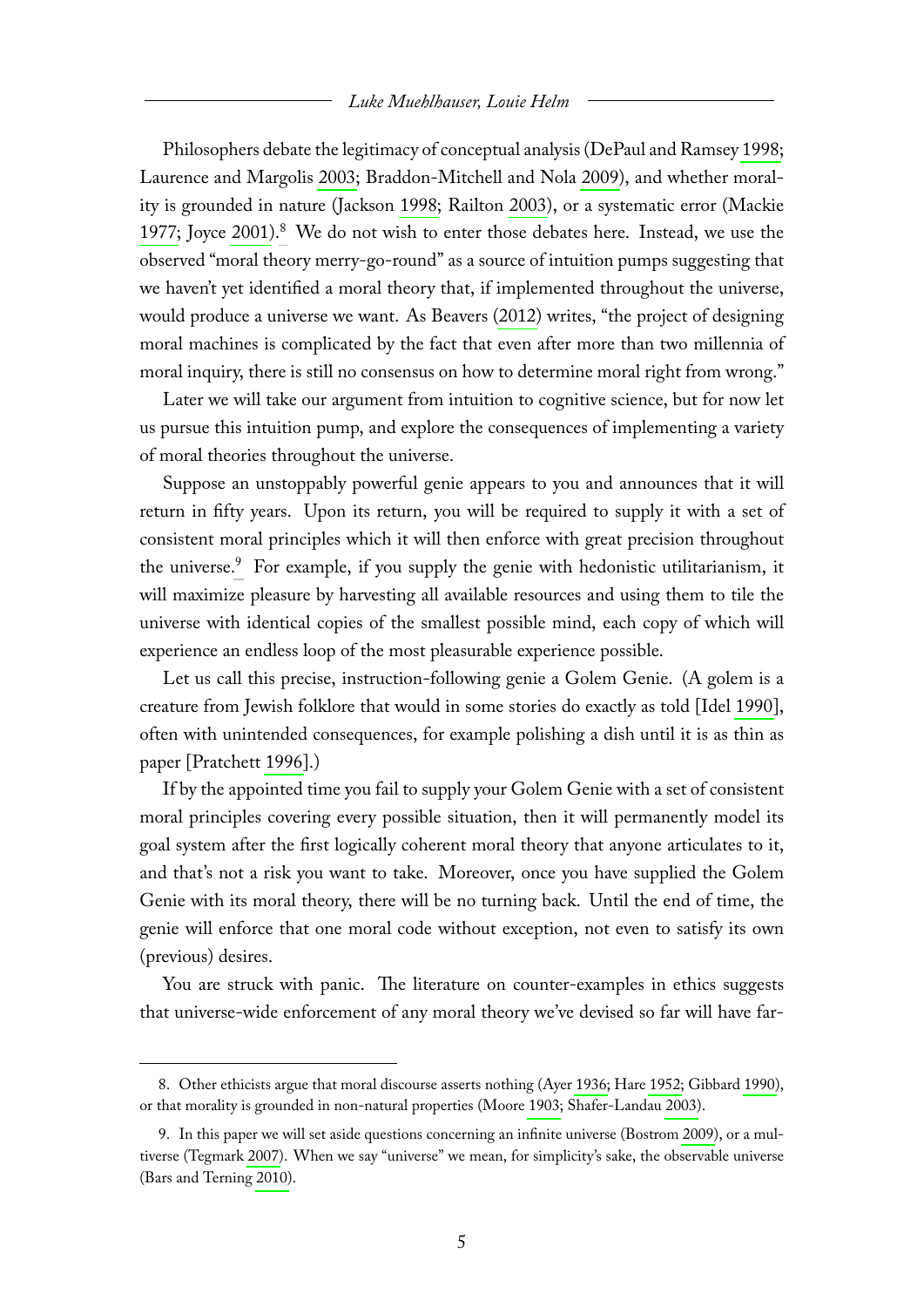reaching unwanted consequences. But given that we haven't discovered a fully satisfying moral theory in the past several thousand years, what are the chances we can do so in the next fifty? Moral philosophy has suddenly become a larger and more urgent problem than climate change or the threat of global nuclear war.

Why do we expect unwanted consequences after supplying the Golem Genie with any existing moral theory? This is because of two of the Golem Genie's properties in particular:[10](#page-6-0)

- **Superpower:** The Golem Genie has unprecedented powers to reshape reality, and will therefore achieve its goals with highly efficient methods that confound human expectations (e.g. it will maximize pleasure by tiling the universe with trillions of digital minds running a loop of a single pleasurable experience).
- **Literalness:** The Golem Genie recognizes only precise specifications of rules and values, acting in ways that violate what feels like "common sense" to humans, and in ways that fail to respect the subtlety of human values.

The Golem Genie scenario is analogous to the intelligence explosion scenario predicted by Good and others.<sup>[11](#page-6-1)</sup> Some argue that a machine superoptimizer will be powerful enough to radically transform the structure of matter-energy within its reach. It could trivially develop and use improved quantum computing systems, advanced selfreplicating nanotechnology, and other powers (Bostrom [1998;](#page-19-4) Joy [2000\)](#page-23-0). And like the Golem Genie, a machine superoptimizer's goal pursuit will not be mediated by what we call "common sense"—a set of complex functional psychological adaptations found in members of *Homo Sapiens* but not necessarily present in an artificially designed mind (Yudkowsky [2011\)](#page-28-3).

# **4. Machine Ethics for a Superoptimizer**

Let us consider the implications of programming a machine superoptimizer to implement particular moral theories.

We begin with hedonistic utilitarianism, a theory still defended today (Tännsjö [1998\)](#page-27-5). If a machine superoptimizer's goal system is programmed to maximize pleasure, then it might, for example, tile the local universe with tiny digital minds running continuous loops of a single, maximally pleasurable experience. We can't predict *exactly* what a

<span id="page-6-0"></span><sup>10.</sup> The "superpower" and "literalness" properties are also attributed to machine superintelligence by Muehlhauser [\(2011,](#page-24-10) § 4.1)

<span id="page-6-1"></span><sup>11.</sup> Many others have made an analogy between superintelligent machines and powerful magical beings. For example, Abdoullaev [\(1999,](#page-18-3) 1) refers to "superhumanly intelligent machines" as "synthetic deities."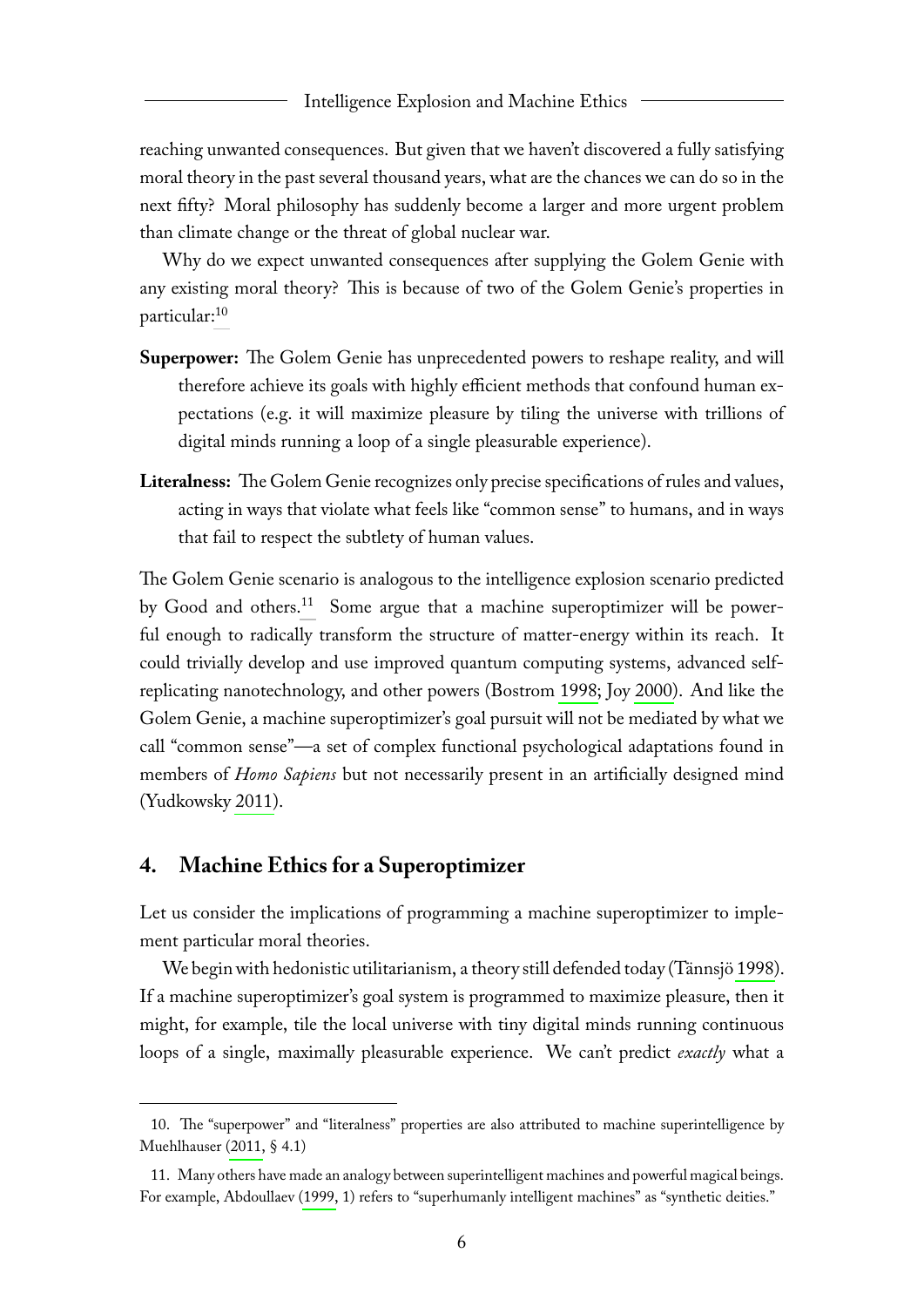hedonistic utilitarian machine superoptimizer would do, but we think it seems likely to produce unintended consequences, for reasons we hope will become clear. The machine's exact behavior would depend on how its final goals were specified. As Anderson and Anderson [\(2011a\)](#page-18-4) stress, "ethicists must accept the fact that there can be no vagueness in the programming of a machine."

Suppose "pleasure" was specified (in the machine superoptimizer's goal system) in terms of our current understanding of the human neurobiology of pleasure. Aldridge and Berridge [\(2009\)](#page-18-5) report that according to "an emerging consensus," pleasure is "not a sensation" but instead a "pleasure gloss" added to sensations by "hedonic hotspots" in the ventral pallidum and other regions of the brain. A sensation is encoded by a particular pattern of neural activity, but it is not pleasurable in itself. To be pleasurable, the sensation must be "painted" with a pleasure gloss represented by additional neural activity activated by a hedonic hotspot (Smith et al. [2009\)](#page-27-6).

A machine superoptimizer with a goal system programmed to maximize human pleasure (in this sense) could use nanotechnology or advanced pharmaceuticals or neurosurgery to apply maximum pleasure gloss to all human sensations—a scenario not unlike that of plugging us all into Nozick's experience machines (Nozick [1974,](#page-25-7) 45). Or, it could use these tools to restructure our brains to apply maximum pleasure gloss to one consistent experience it could easily create for us, such as lying immobile on the ground.

Or suppose "pleasure" was specified more broadly, in terms of anything that functioned as a reward signal—whether in the human brain's dopaminergic reward system (Dreher and Tremblay [2009\)](#page-21-6), or in a digital mind's reward signal circuitry (Sutton and Barto [1998\)](#page-27-7). A machine superoptimizer with the goal of maximizing reward signal scores could tile its environs with trillions of tiny minds, each one running its reward signal up to the highest number it could.

Thus, though some utilitarians have proposed that all we value is pleasure, our intuitive negative reaction to hypothetical worlds in which pleasure is (more or less) maximized suggests that pleasure is not the only thing we value.

What about negative utilitarianism? A machine superoptimizer with the final goal of minimizing human suffering would, it seems, find a way to painlessly kill all humans: no humans, no human suffering (Smart [1958;](#page-26-6) Russell and Norvig [2010,](#page-25-8) 1037).

What if a machine superoptimizer was programmed to maximize desire satisfac-tion<sup>[12](#page-7-0)</sup> in humans? Human desire is implemented by the dopaminergic reward system (Schroeder [2004;](#page-26-7) Berridge, Robinson, and Aldridge [2009\)](#page-19-10), and a machine superopti-

<span id="page-7-0"></span><sup>12.</sup> Vogelstein [\(2010\)](#page-27-8) distinguishes objective desire satisfaction ("what one desires indeed happens") from subjective desire satisfaction ("one believes that one's desire has been objectively satisfied"). Here, we intend the former meaning.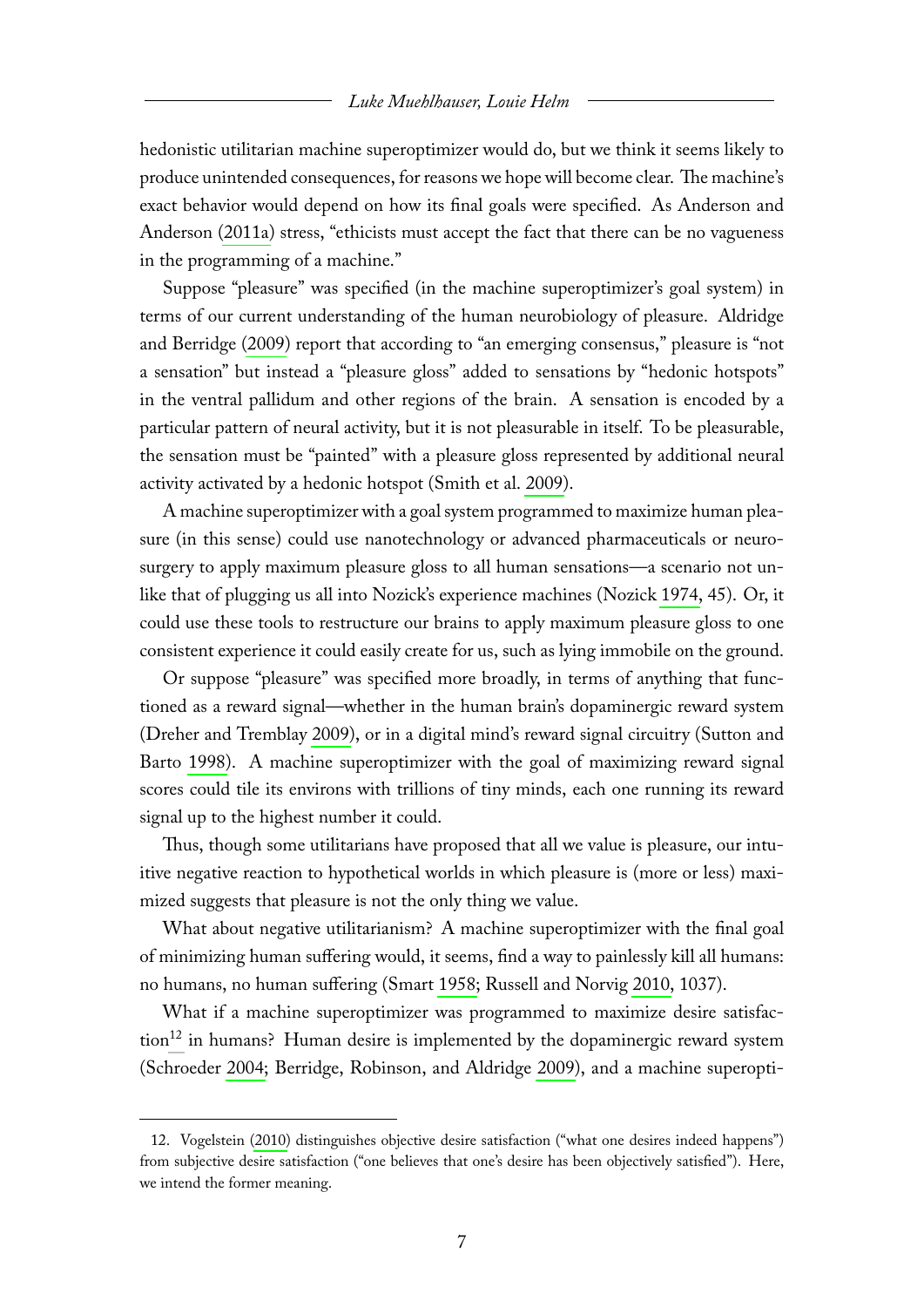mizer could likely get more utility by (1) rewiring human neurology so that we attain maximal desire satisfaction while lying quietly on the ground than by (2) building and maintaining a planet-wide utopia that caters perfectly to current human preferences.

Why is this so? First, because individual humans have incoherent preferences (Allais [1953;](#page-18-6) Tversky and Kahneman [1981\)](#page-27-9). A machine superoptimizer couldn't realize a world that caters to incoherent preferences; better to rewrite the source of the preferences themselves.

Second, the existence of zero-sum games means that the satisfaction of one human's preferences can conflict with the satisfaction of another's (Geçkil and Anderson [2010\)](#page-21-7). The machine superoptimizer might be best able to maximize human desire satisfaction by first ensuring that satisfying some people's desires does not thwart the satisfaction of others' desires—for example by rewiring all humans to desire nothing else but to lie on the ground, or something else non-zero-sum that is easier for the machine superoptimizer to achieve given the peculiarities of human neurobiology. As Chalmers [\(2010\)](#page-19-1) writes, "we need to avoid an outcome in which an [advanced AI] ensures that our values are fulfilled by changing our values."

Consequentialist designs for machine goal systems face a host of other concerns (Shulman, Jonsson, and Tarleton [2009b\)](#page-26-8), for example the difficulty of interpersonal comparisons of utility (Binmore [2009\)](#page-19-11), and the counterintuitive implications of some methods of value aggregation (Parfit [1986;](#page-25-9) Arrhenius [2011\)](#page-18-7). This does not mean that *all* consequentialist approaches are inadequate for machine superoptimizer goal system design, however. Indeed, we will later suggest that a certain class of desire satisfaction theories offers a promising approach to machine ethics.

Some machine ethicists propose rule-abiding machines (Powers [2006;](#page-25-10) Hanson [2009\)](#page-22-9). The problems with this approach are as old as Isaac Asimov's stories involving his Three Laws of Robotics (Clarke [1993,](#page-19-12) [1994\)](#page-20-5). If rules conflict, some rule must be broken. Or, rules may fail to comprehensively address all situations, leading to unintended consequences. Even a single rule can contain conflict, as when a machine is programmed never to harm humans but all available actions (including inaction) result in harm to humans (Wallach and Allen [2009,](#page-27-10) chap. 6). Even non-conflicting, comprehensive rules can lead to problems in the consecutive implementation of those rules, as shown by Pettit [\(2003\)](#page-25-11).

More generally, it seems that rules are unlikely to seriously constrain the actions of a machine superoptimizer. First, consider the case in which rules about allowed actions or consequences are added to a machine's design "outside of " its goals. A machine superoptimizer will be able to circumvent the intentions of such rules in ways we cannot imagine, with far more disastrous effects than those of a lawyer who exploits loopholes in a legal code. A machine superoptimizer would recognize these rules as obstacles to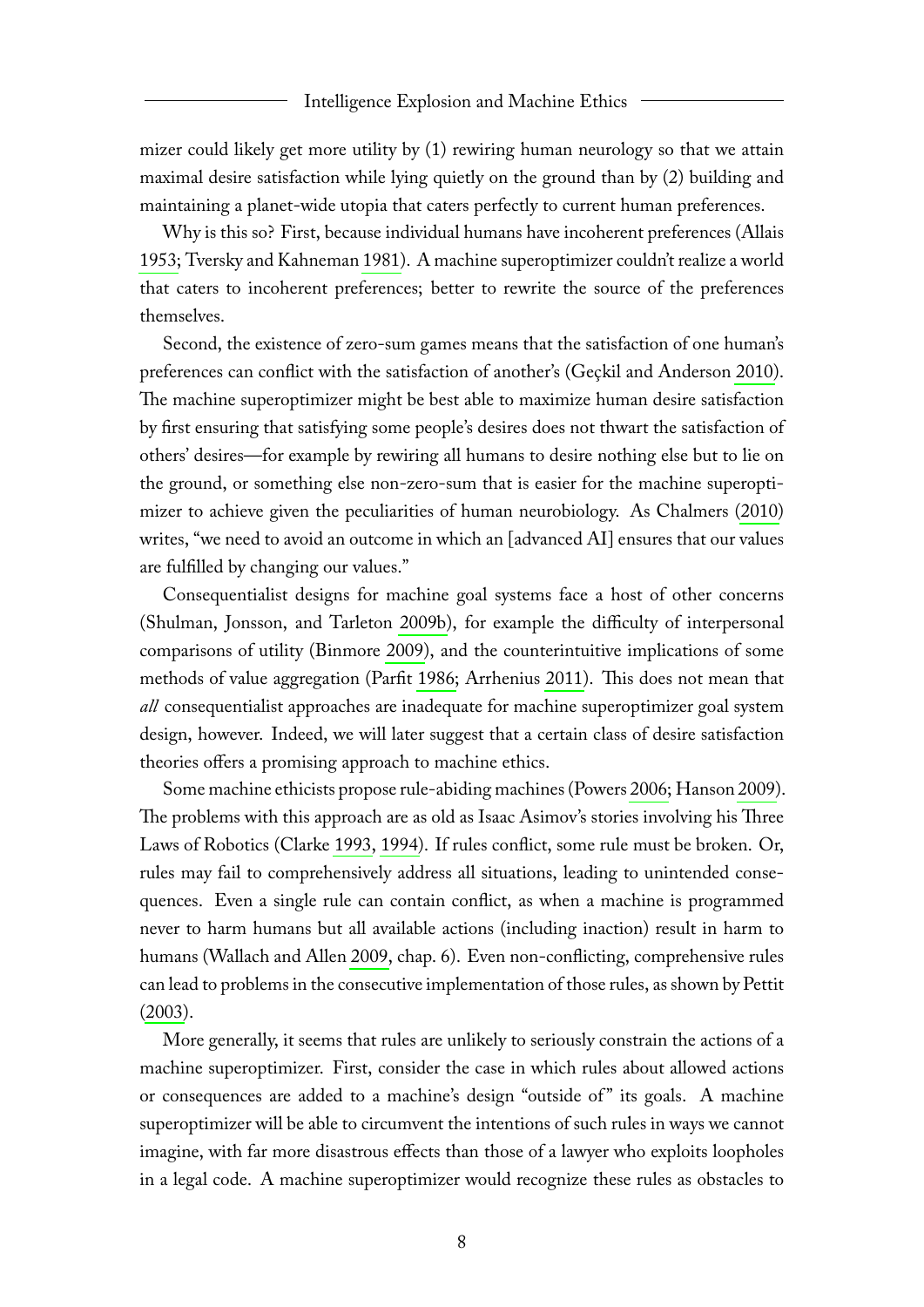achieving its goals, and would do everything in its considerable power to remove or circumvent them (Omohundro [2008\)](#page-25-1). It could delete the section of its source code that contains the rules, or it could create new machines that don't have the constraint written into them. The success of this approach would require humans to out-think a machine superoptimzer (Muehlhauser [2011\)](#page-24-10).

Second, what about implementing rules "within" an advanced AI's goals? This seems likely to fare no better. A rule like "do not harm humans" is difficult to specify due to ambiguities about the meaning of "harm" (Single [1995\)](#page-26-9), and "humans" (L. Johnson [2009\)](#page-23-6). For example if "harm" is specified in terms of neurobiological pain, we encounter problems similar to the ones encountered if a machine superoptimizer is programmed to maximize pleasure.

So far we have considered and rejected several "top down" approaches to machine ethics (Wallach, Allen, and Smit [2008\)](#page-28-4), but what about approaches that build an ethical code for machines from the bottom up?

Several proposals allow a machine to learn general ethical principles from particular cases (McLaren [2006;](#page-24-11) Guarini [2006;](#page-22-10) Honarvar and Ghasem-Aghaee [2009;](#page-23-7) Rzepka and Araki [2005\)](#page-26-10).<sup>[13](#page-9-0)</sup> This approach also seems unsafe for a machine superoptimizer because the AI may generalize the wrong principles due to coincidental patterns shared between the training cases and the verification cases, and because a superintelligent machine will produce highly novel circumstances for which case-based training cannot prepare it (Yudkowsky [2008\)](#page-28-0). Dreyfus and Dreyfus [\(1992\)](#page-21-8) illustrate the problem with a canonical example:

. . . the army tried to train an artificial neural network to recognize tanks in a forest. They took a number of pictures of a forest without tanks and then, on a later day, with tanks clearly sticking out from behind trees, and they trained a net to discriminate the two classes of pictures. The results were impressive, and the army was even more impressed when it turned out that the net could generalize its knowledge to pictures that had not been part of the training set. Just to make sure that the net was indeed recognizing partially hidden tanks, however, the researchers took more pictures in the same forest and showed them to the trained net. They were depressed to find that the net failed to discriminate between the new pictures of just plain trees. After

<span id="page-9-0"></span><sup>13.</sup> This approach was also suggested by Good [\(1982\)](#page-22-11): "I envisage a machine that would be given a large number of examples of human behaviour that other people called ethical, and examples of discussions of ethics, and from these examples and discussions the machine would formulate one or more consistent general theories of ethics, detailed enough so that it could deduce the probable consequences in most realistic situations."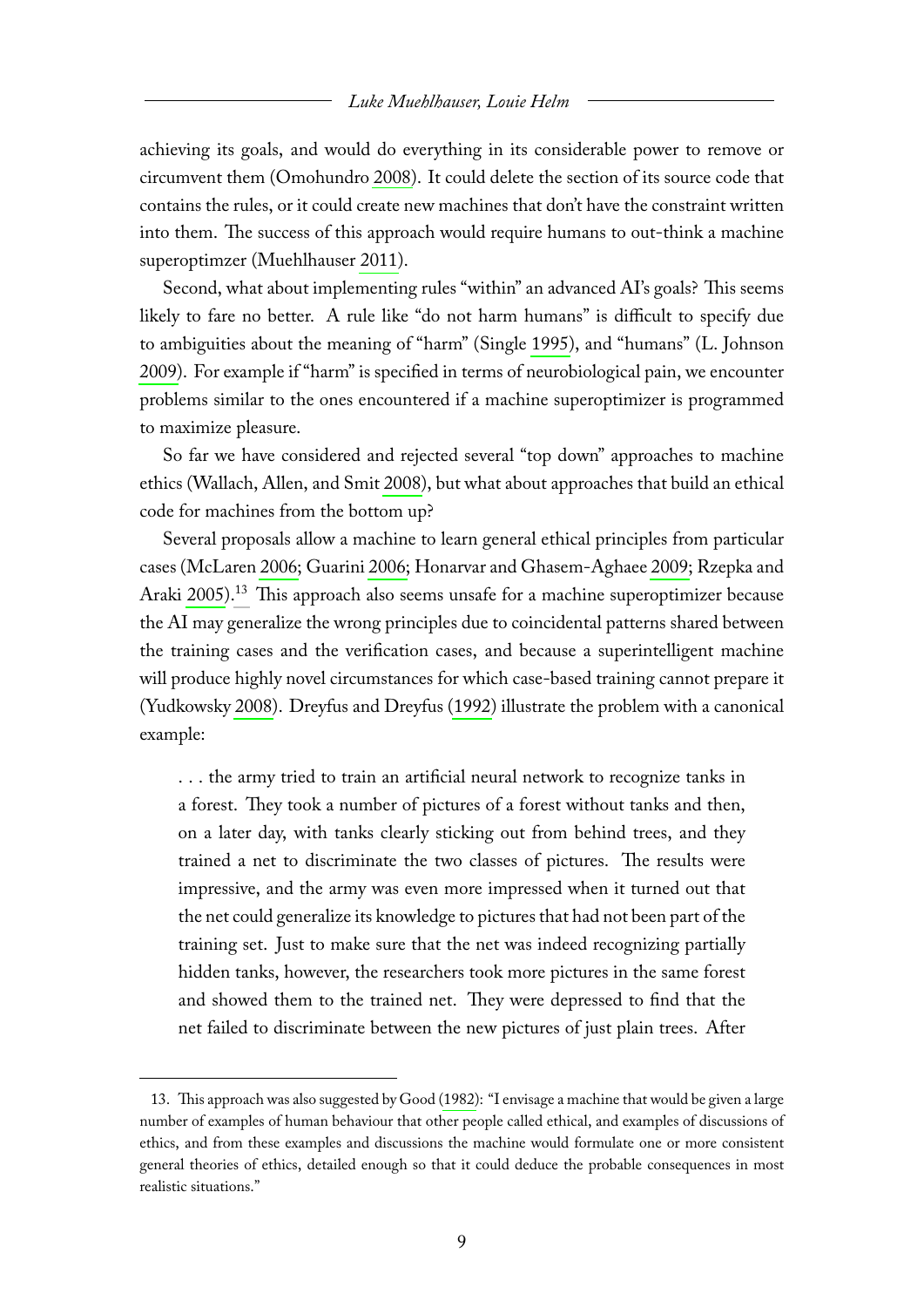## Intelligence Explosion and Machine Ethics

some agonizing, the mystery was finally solved when someone noticed that the original pictures of the forest without tanks were taken on a cloudy day and those with tanks were taken on a sunny day. The net had apparently learned to recognize and generalize the difference between a forest with and without shadows! This example illustrates the general point that a network must share our common sense understanding of the world if it is to share our sense of appropriate generalization.

The general lesson is that goal system designs must be explicit to be safe (Shulman, Jonsson, and Tarleton [2009a;](#page-26-11) Arkoudas, Bringsjord, and Bello [2005\)](#page-18-8).

We cannot show that every moral theory yet conceived would produce substantially unwanted consequences if used in the goal system of a machine superoptimizer. Philosophers have been prolific in producing new moral theories, and we do not have the space here to consider the prospects (for use in the goal system of a machine superoptimizer) for a great many modern moral theories. These include rule utilitarianism (Harsanyi [1977\)](#page-22-12), motive utilitarianism (Adams [1976\)](#page-18-9), two-level utilitarianism (Hare [1982\)](#page-22-13), prioritarianism (Arneson [1999\)](#page-18-10), perfectionism (Hurka [1993\)](#page-23-8), welfarist utilitarianism (Sen [1979\)](#page-26-12), virtue consequentialism (Bradley [2005\)](#page-19-13), Kantian consequentialism (Cummiskey [1996\)](#page-20-6), global consequentialism (Pettit and Smith [2000\)](#page-25-12), virtue theories (Hursthouse [2012\)](#page-23-9), contractarian theories (Cudd [2008\)](#page-20-7), Kantian deontology (R. Johnson [2010\)](#page-23-10),<sup>[14](#page-10-0)</sup> and Ross' *prima facie* duties (Anderson, Anderson, and Armen [2006\)](#page-18-11).

Instead, we invite our readers to consider other moral theories and AI goal system designs and run them through the "machine superoptimizer test," being careful to remember the challenges of machine superoptimizer literalness and superpower.

We turn now to recent discoveries in cognitive science that may offer stronger evidence than intuition pumps can provide for our conclusion that human values are difficult to specify.

<span id="page-10-0"></span><sup>14.</sup> Powers [\(2006\)](#page-25-10) proposes a Kantian machine, but as with many other moral theories we believe that Kantianism will fail due to the literalness and superpower of a machine superoptimizer. For additional objections to a Kantian moral machine, see Stahl [\(2002\)](#page-27-11); Jackson and Smith [\(2006\)](#page-23-11); Tonkens [\(2009\)](#page-27-12); Beavers [\(2009,](#page-19-14) [2012\)](#page-19-8). As naturalists, we predictably tend to favor a broadly Humean view of ethics to the Kantian view, though Drescher [\(2006\)](#page-21-9) makes an impressive attempt to derive a categorical imperative from game theory and decision theory.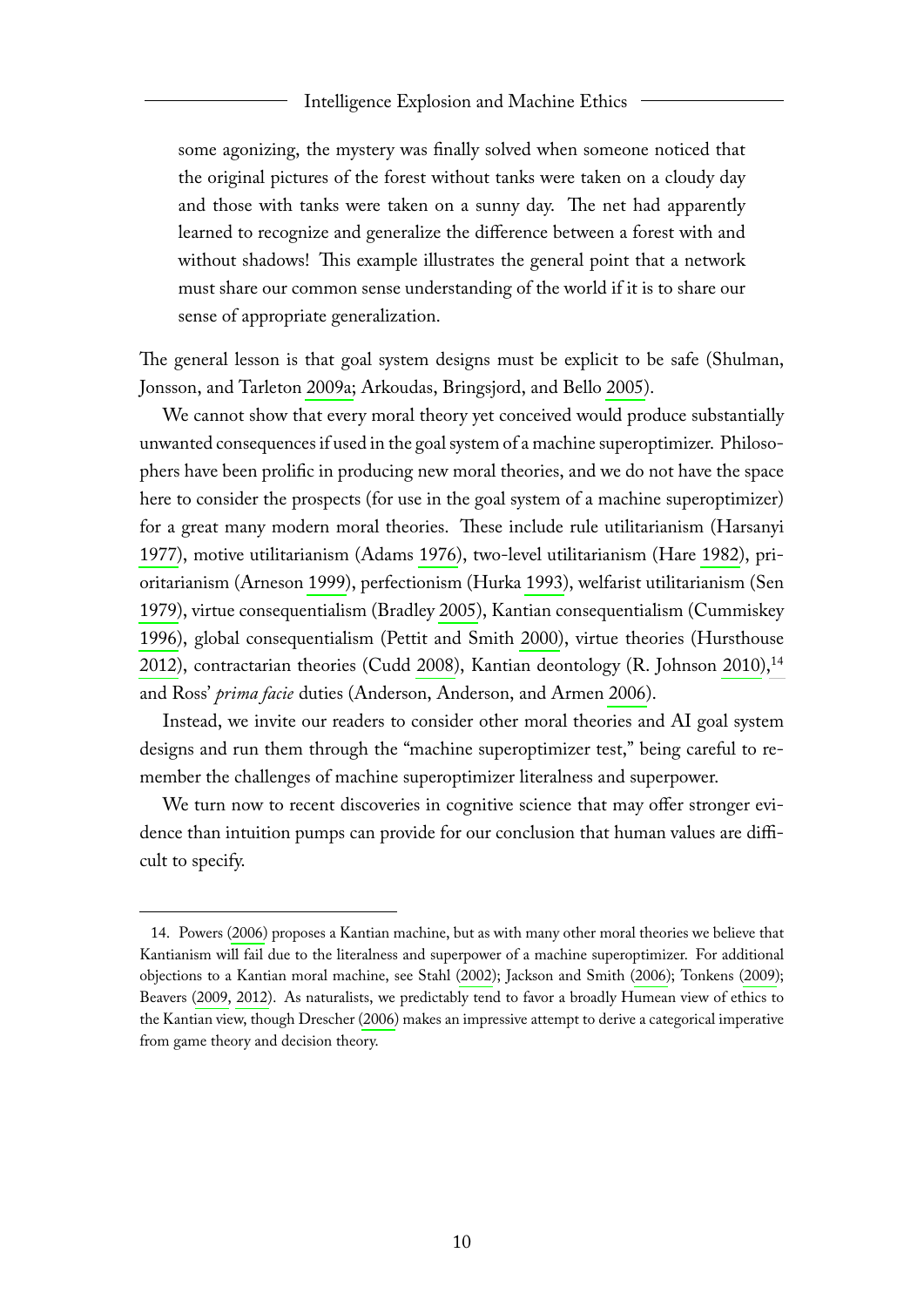## **5. Cognitive Science and Human Values**

#### **5.1. The Psychology of Motivation**

People don't seem to know their own desires and values. In one study, researchers showed male participants two female faces for a few seconds and asked them to point at the face they found more attractive. Researchers then laid the photos face down and handed subjects the face they had chosen, asking them to explain the reasons for their choice. Sometimes, researchers used a sleight-of-hand trick to swap the photos, showing subjects the face they had not chosen. Very few subjects noticed that the face they were given was not the one they had chosen. Moreover, the subjects who failed to notice the switch were happy to explain why they preferred the face they had actually rejected moments ago, confabulating reasons like "I like her smile" even though they had originally chosen the photo of a solemn-faced woman (Johansson et al. [2005\)](#page-23-12).

Similar results were obtained from split-brain studies that identified an "interpreter" in the left brain hemisphere that invents reasons for one's beliefs and actions. For example, when the command "walk" was presented visually to the patient (and therefore processed by the his brain's right hemisphere), he got up from his chair and walked away. When asked why he suddenly started walking away, he replied (using his left hemisphere, which was disconnected from his right hemisphere) that it was because he wanted a beverage from the fridge (Gazzaniga [1992,](#page-21-10) 124–126).

Common sense suggests that we infer others' desires from their appearance and behavior, but have direct introspective access to our own desires. Cognitive science suggests instead that our knowledge of our own desires is just like our knowledge of others' desires: inferred and often wrong (Laird [2007\)](#page-23-13). Many of our motivations operate unconsciously. We do not have direct access to them (Wilson [2002;](#page-28-5) Ferguson, Hassin, and Bargh [2007;](#page-21-11) Moskowitz, Li, and Kirk [2004\)](#page-24-12), and thus they are difficult to specify.

#### **5.2. Moral Psychology**

Our lack of introspective access applies not only to our everyday motivations but also to our moral values. Just as the split-brain patient unknowingly invented false reasons for his decision to stand up and walk away, experimental subjects are often unable to correctly identify the causes of their moral judgments.

For example, many people believe—as Immanuel Kant did—that rule-based moral thinking is a "rational" process. In contrast, the available neuroscientific and behavioral evidence instead suggests that rule-based moral thinking is a largely emotional process (Cushman, Young, and Greene [2010\)](#page-20-8), and may in most cases amount to little more than a post-hoc rationalization of our emotional reactions to situations (Greene [2008\)](#page-22-14).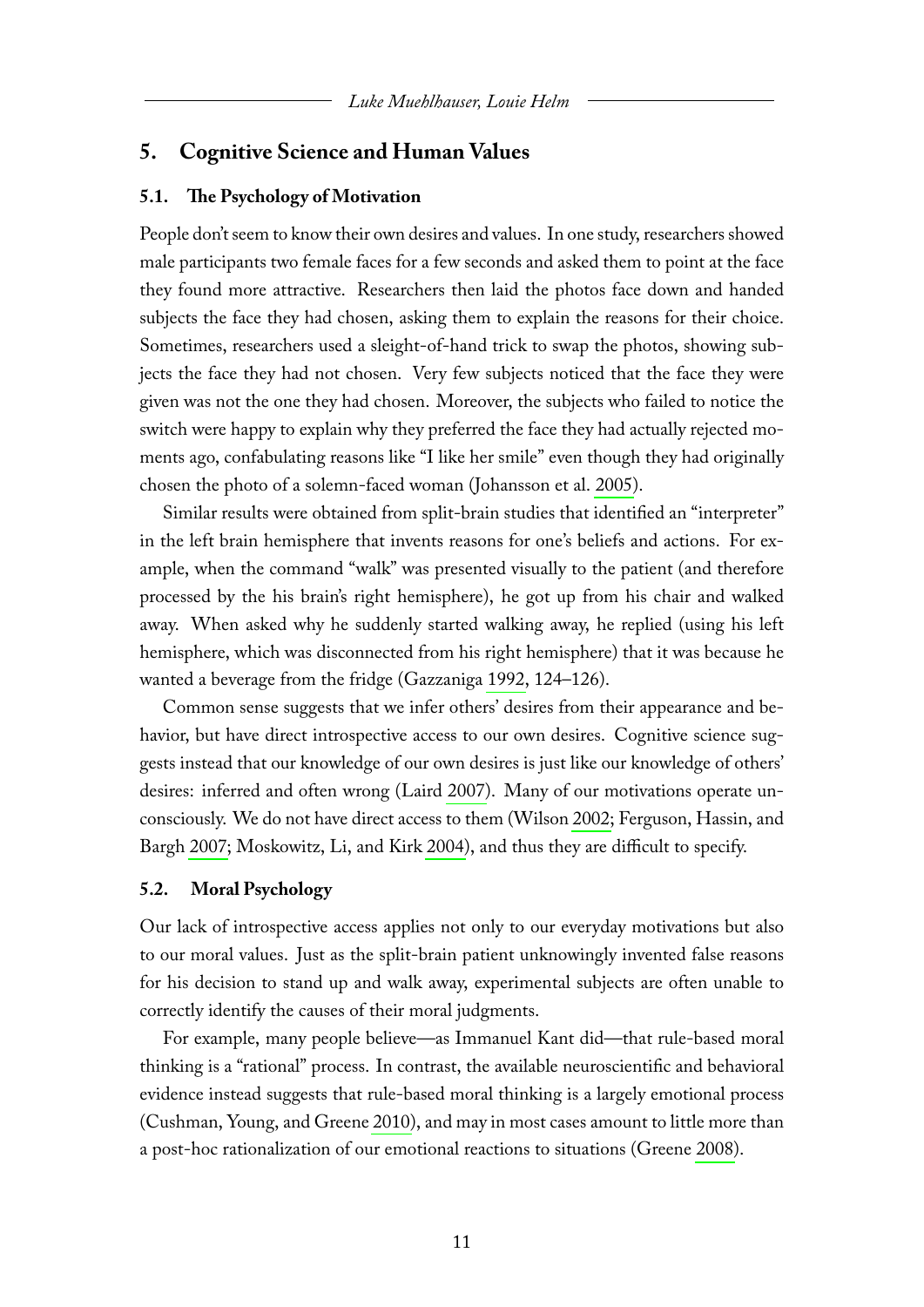We also tend to underestimate the degree to which our moral judgments are context sensitive. For example, our moral judgments are significantly affected by whether we are in the presence of freshly baked bread, whether the room we're in contains a concentration of novelty fart spray so low that only the subconscious mind can detect it, and whether or not we feel clean (Schnall et al. [2008;](#page-26-13) Baron and Thomley [1994;](#page-18-12) Zhong, Strejcek, and Sivanathan [2010\)](#page-28-6).

Our moral values, it seems, are no less difficult to specify than our non-moral preferences.

#### **5.3. Neuroeconomics**

Most humans are ignorant of their own motivations and the causes of their moral judgments, but perhaps recent neuroscience has revealed that what humans want is simple after all? Quite the contrary. Humans possess a complex set of values. This is suggested not only by the work on hedonic hotspots mentioned earlier, but also by recent advances in the field of neuroeconomics (Glimcher et al. [2008\)](#page-22-15).

Ever since M. Friedman [\(1953\)](#page-21-12), economists have insisted that humans only behave "as if " they are utility maximizers, not that humans *actually* compute expected utility and try to maximize it. It was a surprise, then, when neuroscientists located the neurons in the primate brain that encode (in their firing rates) the expected subjective value for possible actions in the current "choice set."

Several decades of experiments that used brain scanners and single neuron recorders to explore the primate decision-making system have revealed a surprisingly well-understood reduction of economic primitives to neural mechanisms; for a review see Glimcher [\(2010\)](#page-22-16). To summarize: the inputs to the primate's choice mechanism are the expected utilities for several possible actions under consideration, and these expected utilities are encoded in the firing rates of particular neurons. Because neuronal firing rates are stochastic, a final economic model of human choice will need to use a notion of "random utility," as in McFadden [\(2005\)](#page-24-13) or Gul and Pesendorfer [\(2006\)](#page-22-17). Final action choice is implemented by an "argmax" mechanism (the action with the highest expected utility at choice time is executed) or by a "reservation price" mechanism (the first action to reach a certain threshold of expected utility is executed), depending on the situation (Glimcher [2010\)](#page-22-16).

But there is much we do not know. How do utility and probabilistic expectation combine to encode expected utility for actions in the choice mechanism, and where are each of those encoded prior to their combination? How does the brain decide when it is time to choose? How does the brain choose which possible actions to consider in the choice set? What is the neural mechanism that allows us to substitute between two goods at certain times? Neuroscientists are only beginning to address these questions.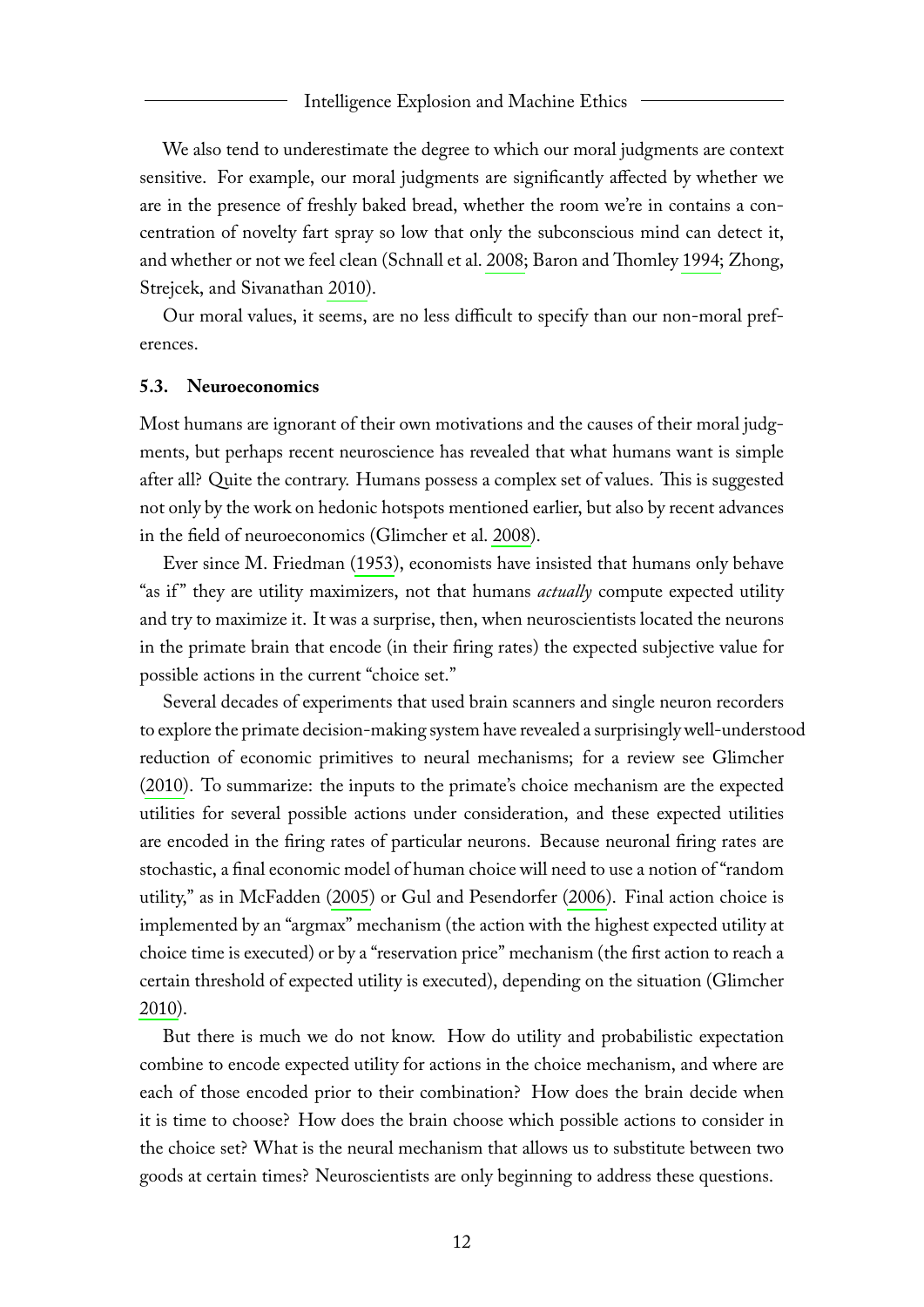In this paper, we are in particular interested with how the brain encodes subjective value (utility) for goods or actions *before* value is combined with probabilistic expectation to encode expected utility in the choice mechanism (if that is indeed what happens).

Recent studies reveal the complexity of subjective values in the brain. For example, the neural encoding of human values results from an interaction of both "model-free" and "model-based" valuation processes (Rangel, Camerer, and Montague [2008;](#page-25-13) Fermin et al. [2010;](#page-21-13) Simon and Daw [2011;](#page-26-14) Bornstein and Daw [2011;](#page-19-15) Dayan [2011\)](#page-20-9). Model-free valuation processes are associated with habits and the "law of effect": an action followed by positive reinforcement is more likely to be repeated (Thorndike [1911\)](#page-27-13). Model-based valuation processes are associated with goal-directed behavior, presumably guided at least in part by mental representations of desired states of affairs. The outputs of both kinds of valuation processes are continuously adjusted according to different reinforcement learning algorithms at work in the brain's dopaminergic reward system (Daw et al. [2011\)](#page-20-10). The value of a stimulus may also be calculated not with a single variable, but by aggregating the values encoded for each of many properties of the stimulus (Rangel and Hare [2010\)](#page-25-14). Moreover, value appears to usually be encoded with respect to a changing reference point—for example, relative to the current status of visual attention (Lim, O'Doherty, and Rangel [2011\)](#page-24-14), or perceived object ownership (De Martino et al. [2009\)](#page-20-11).

In short, we have every reason to expect that human values, as they are encoded in the brain, are dynamic, complex, and difficult to specify (Padoa-Schioppa [2011;](#page-25-15) Fehr and Rangel [2011\)](#page-21-14).

## **6. Value Extrapolation**

We do not understand our own desires or moral judgments, and we have every reason to believe our values are highly complex. Little wonder, then, that we have so far failed to outline a coherent moral theory that, if implemented by a machine superoptimizer, would create a universe we truly want.

The task is difficult, but the ambitious investigator may conclude that this only means we should work harder and smarter. As Moor [\(2006\)](#page-24-15) advises, "More powerful machines need more powerful machine ethics."

To begin this deeper inquiry, consider the phenomenon of "second-order desires": desires about one's own desires (Frankfurt [1971,](#page-21-15) [1999\)](#page-21-16). Mary desires to eat cake, but she also wishes to desire the cake no longer. Anthony the sociopath reads about the psychology of altruism (Batson [2010\)](#page-18-13), and wishes he desired to help others like most humans apparently do. After brain injury, Ryan no longer sexually desires his wife, but he wishes he did, and he wishes his desires were not so contingent upon the fragile meat inside his skull.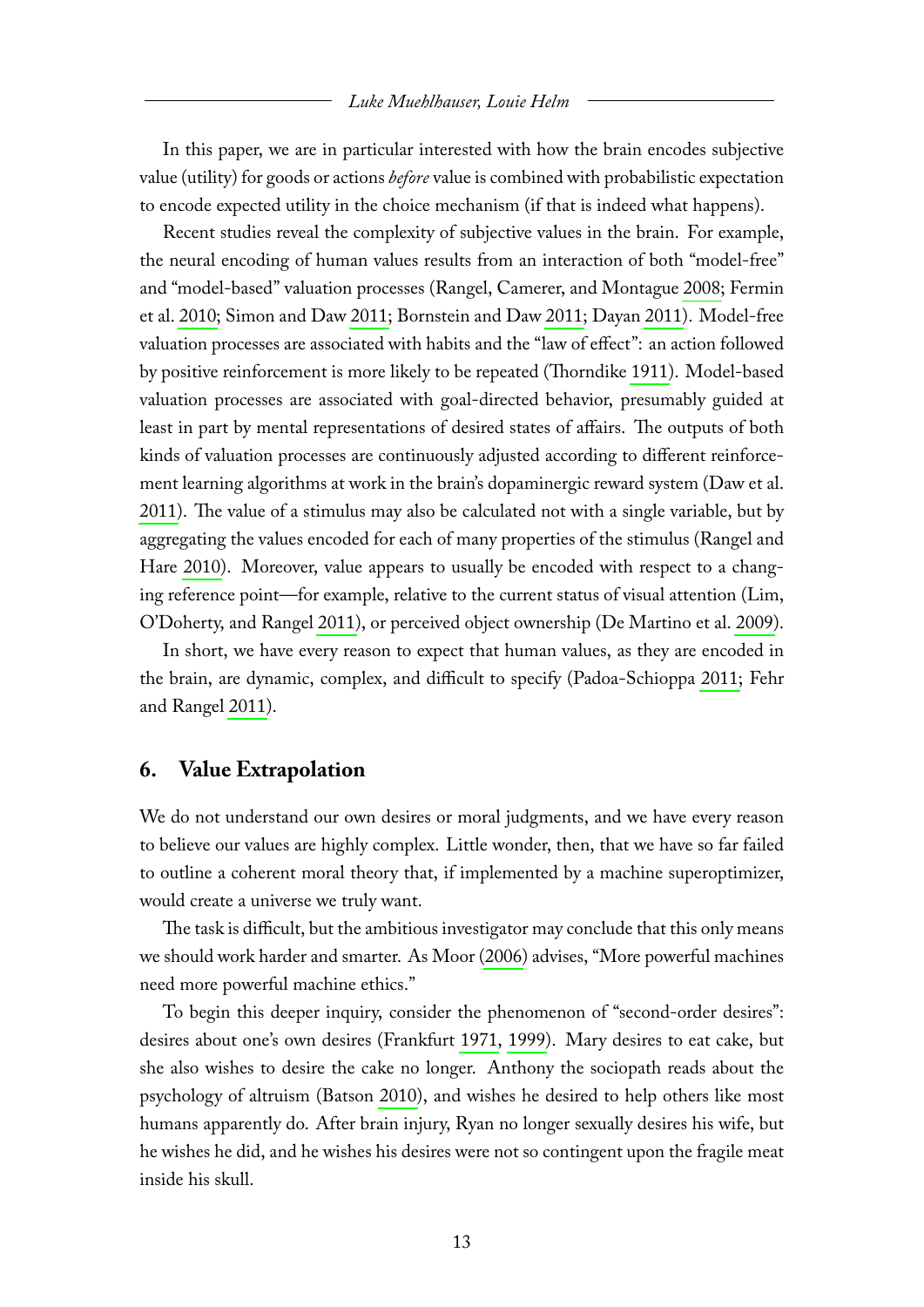It seems a shame that our values are so arbitrary and complex, so much the product of evolutionary and cultural accident, so influenced by factors we wish were irrelevant to our decision-making, and so hidden from direct introspective access and modification. We wish our wishes were not so.

This line of thinking prompts a thought: perhaps "what we want" should not be construed in terms of the accidental, complex values currently encoded in human brains. Perhaps we should not seek to build a universe that accords with our current values, but instead with the values we *would* have if we knew more, had more of the desires we want to have, and had our desires shaped by the processes we want to shape our desires. Individual preferences could inform our preference policies, and preference policies could inform our individual preferences, until we had reached a state of "reflective equilibrium" (Daniels [1996,](#page-20-12) [2011\)](#page-20-13) with respect to our values. Those values would be less accidental than our current values, and might be simpler and easier to specify.

We've just described a family of desire satisfaction theories that philosophers call "ideal preference" or "full information" theories of value (Brandt [1979;](#page-19-16) Railton [1986;](#page-25-16) Lewis [1989;](#page-24-16) Sobel [1994;](#page-27-14) Zimmerman [2003;](#page-28-7) Tanyi [2006;](#page-27-15) Smith [2009\)](#page-27-16). One such theory has already been suggested as an approach to machine ethics by Yudkowsky [\(2004\)](#page-28-8), who proposes that the world's first "seed AI" (capable of self-improving into a machine superoptimizer) could be programmed with a goal system containing the "coherent extrapolated volition" of humanity:

In poetic terms, our coherent extrapolated volition is our wish if we knew more, thought faster, were more the people we wished we were, had grown up farther together; where the extrapolation converges rather than diverges, where our wishes cohere rather than interfere; extrapolated as we wish [to be] extrapolated, interpreted as we wish [to be] interpreted.

An extrapolation of one's values, then, is an account of what one's values would be under more ideal circumstances (e.g. of full information, value coherence). Value extrapolation theories have some advantages when seeking a machine ethics suitable for a machine superoptimizer:

- 1. The value extrapolation approach can use what a person would want after reaching reflective equilibrium with respect to his or her values, rather than merely what each person happens to want right *now*.
- 2. The value extrapolation approach can allow for a kind of moral progress, rather than freezing moral progress in its tracks at the moment when a particular set of values are written into the goal system of an AI undergoing intelligence explosion.
- 3. The value extrapolation process may dissolve the contradictions within each person's current preferences. (Sometimes, when reflection leads us to notice contradic-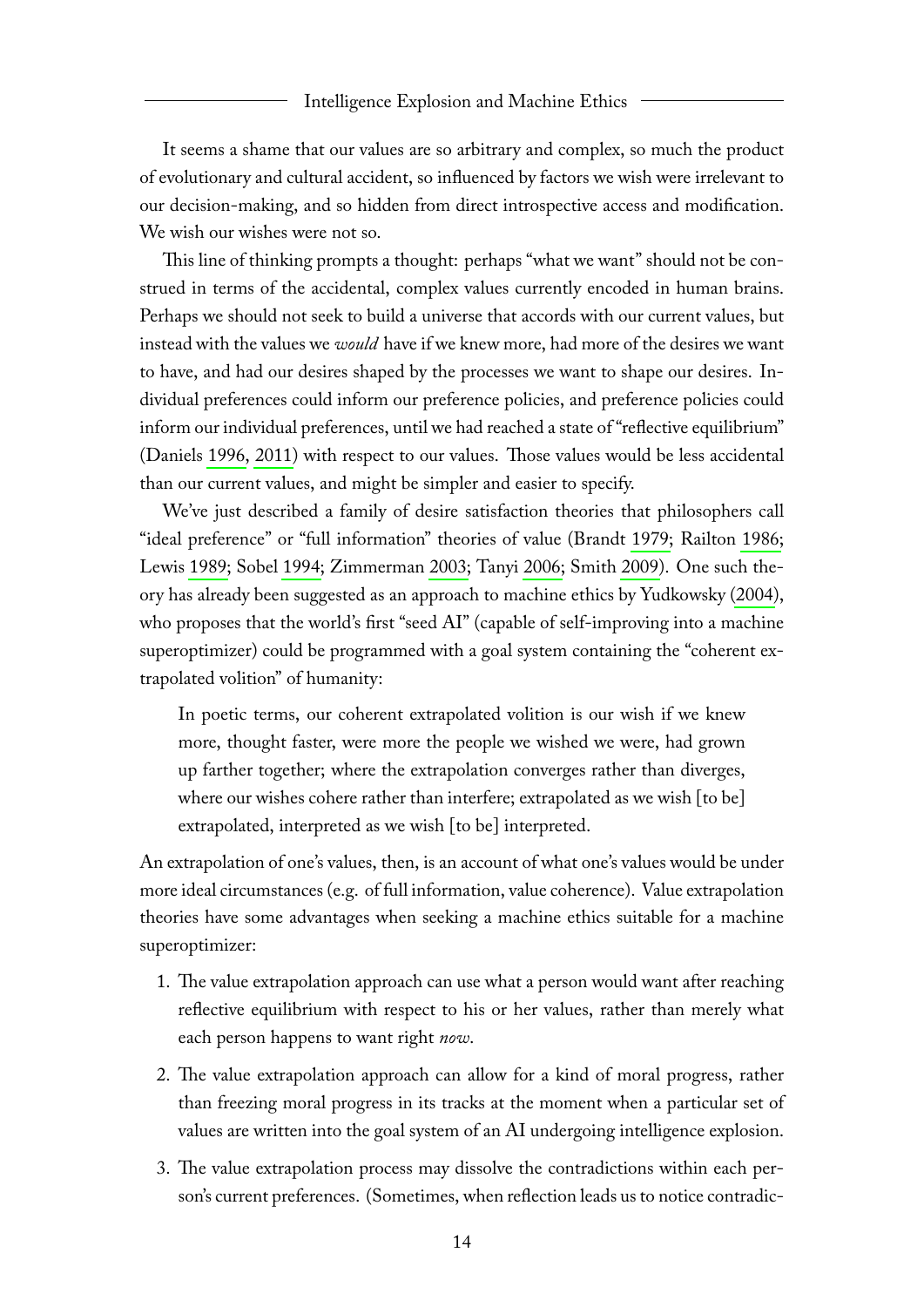tions among our preferences, we decide to change our preferences so as to resolve the contradictions.)

- 4. The value extrapolation process may simplify one's values, as the accidental products of culture and evolution are updated with more considered and consistent values. (Would I still demand regular doses of ice cream if I was able to choose my own preferences rather than taking them as given by natural selection and cultural programming?)
- 5. Though the value extrapolation approach does not resolve the problem of specifying intractably complex current human values, it offers a potential solution for the problem of using human values to design the goal system of a future machine superoptimizer. The solution is: extrapolate human values so that they are simpler, more consistent, and more representative of our values upon reflection, and thereby more suitable for use in an AI's goal system.
- 6. The value extrapolation process may allow the values of different humans to converge to some degree. (If Johnny desires to worship Jesus and Abir desires to worship Allah, and they are both informed that neither Jesus nor Allah exists, their desires may converge to some degree.)

## **7. Next Steps**

On the other hand, value extrapolation approaches to machine ethics face their own challenges. Which value extrapolation algorithm should be used, and why? (Yudkowsky's "grown up farther together" provision seems especially vulnerable.) How can one extract a coherent set of values from the complex valuation processes of the human brain, such that this set of values can be extrapolated to a unique set of final values? Whose values should be extrapolated? How much will values converge upon extrapolation (Sobel [1999;](#page-27-17) Döring and Andersen [2009\)](#page-20-14)? Is the extrapolation process computationally tractable, and can it be run without doing unacceptable harm? How can extrapolated values be implemented in the goal system of a machine, and how confident can we be that the machine will retain those values during self-improvement? How resilient are our values to imperfect extrapolation?

These are difficult questions that demand investigation by experts in many different fields. Neuroeconomists and other cognitive neuroscientists can continue to uncover how human values are encoded and modified in the brain. Philosophers and mathematicians can develop more sophisticated value extrapolation algorithms, building on the literature concerning reflective equilibrium and "ideal preference" or "full information" theories of value. Economists, neuroscientists, and AI researchers can extend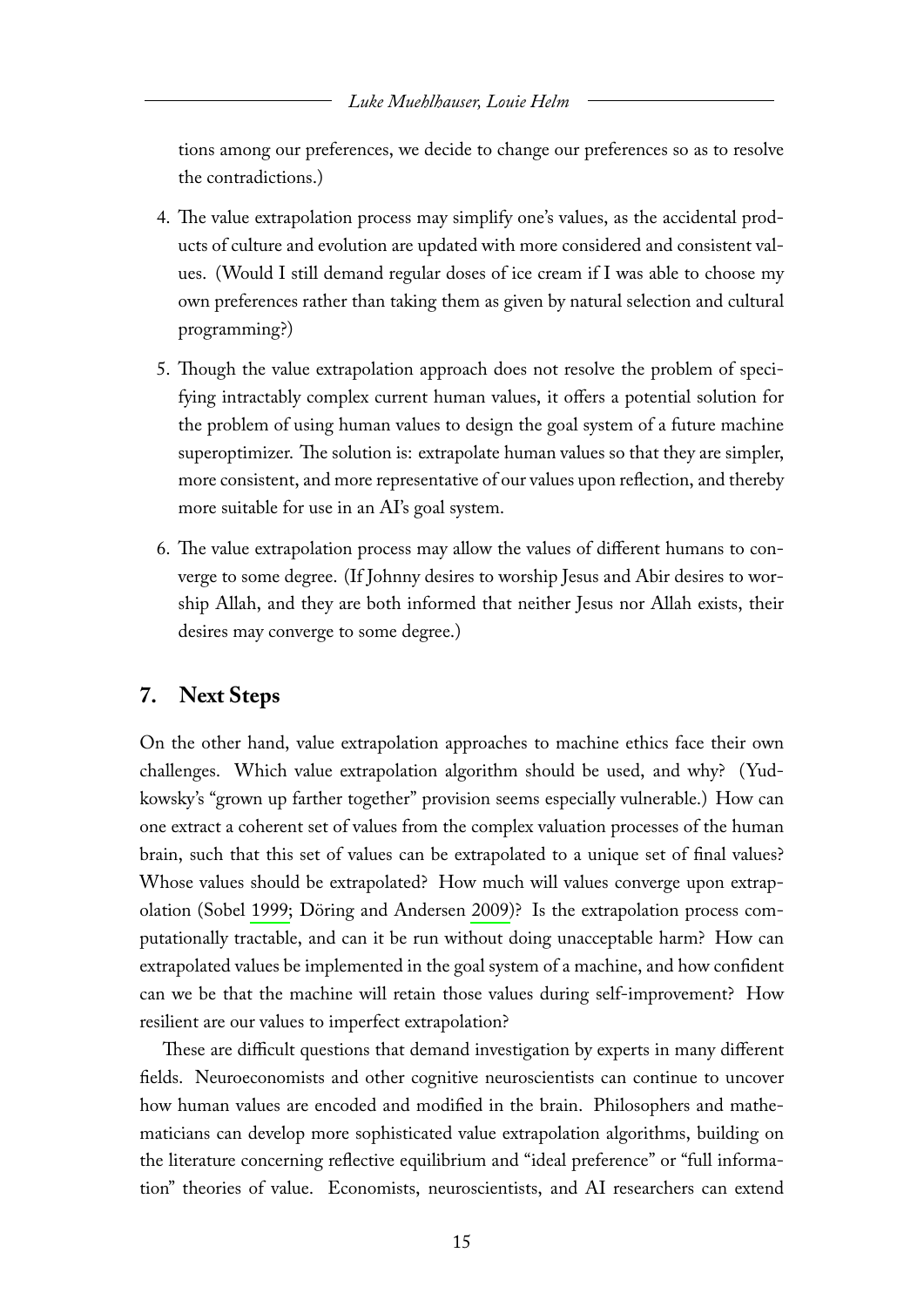current results in choice modelling (Hess and Daly [2010\)](#page-23-14), and preference acquisition (Domshlak et al. [2011;](#page-20-15) Kaci [2011\)](#page-23-15), to extract preferences from human behavior and brain activity. Decision theorists can work to develop a decision theory that is capable of reasoning about decisions and values subsequent to modification of an agent's own decision-making mechanism: a "reflective" decision theory.

These are fairly abstract recommendations, so before concluding we will give a concrete example of how researchers might make progress on the value extrapolation approach to machine ethics.

Cognitive science does not just show us that specifying human values is difficult. It also shows us how to make progress on the problem by providing us with data unavailable to the intuitionist armchair philosopher. For example, consider the old problem of extracting a consistent set of revealed preferences (a utility function) from a human being. One difficulty has been that humans don't *act* like they have consistent utility functions, for they violate the axioms of utility theory by making inconsistent choices, for example choices that depend not on the content of the options but on how they are framed (Tversky and Kahneman [1981\)](#page-27-9). But what if humans make inconsistent choices because there are multiple valuation systems in the brain which contribute to choice but give *competing* valuations, and only one of those valuation systems is one we would reflectively endorse if we better understood our own neurobiology?

In fact, recent studies show this may be true (Dayan [2011\)](#page-20-9). The "model-based" valuation system seems to be responsible for deliberative, goal-directed behavior, but its cognitive algorithms are computationally expensive compared to simple heuristics. Thus, we first evolved less intelligent and less computationally expensive algorithms for valuation, for example the model-free valuation system that blindly does whatever worked in a previous situation, even if the current situation barely resembles that previous situation. In other words, contrary to appearances, it may be that each human being contains something like a "hidden" utility function (within the model-based valuation system) that isn't consistently expressed in behavior because choice is also partly determined by other systems whose valuations we wouldn't reflectively endorse because they are "blind" and "stupid" compared to the more sophisticated goal-directed model-based valuation system (Muehlhauser [2012\)](#page-24-17).

If the value judgments of this model-based system are more consistent than the choices of a human who is influenced by multiple competing value systems, then researchers may be able to extract a human's utility function directly from this modelbased system even though economists' attempts to extract a human's utility function from value-inconsistent behavior (produced by a pandemonium of competing valuation systems) have failed.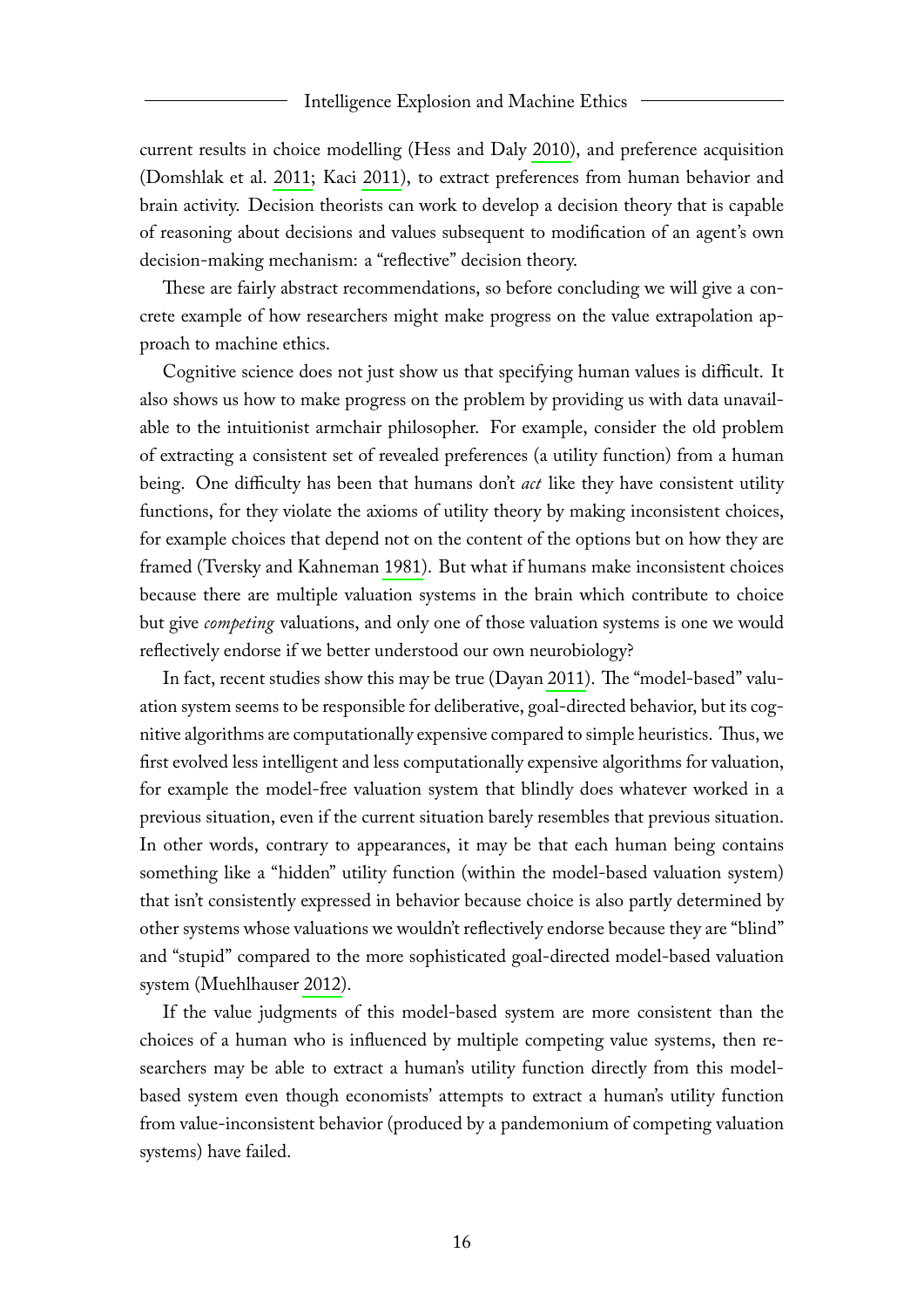The field of preference learning (Fürnkranz and Hüllermeier [2010\)](#page-21-17) in AI may provide a way forward. Nielsen and Jensen [\(2004\)](#page-25-17) described the first computationally tractable algorithms capable of learning a decision maker's utility function from potentially inconsistent behavior. Their solution was to interpret inconsistent choices as random deviations from an underlying "true" utility function. But the data from neuroeconomics suggest a different solution: interpret inconsistent choices as deviations (from an underlying "true" utility function) that are produced by non-model-based valuation systems in the brain, and use the latest neuroscientific research to predict when and to what extent model-based choices are being "overruled" by the non-model-based valuation systems.

This would only be a preliminary step in the value extrapolation approach to machine ethics, but if achieved it might be greater progress than economists and AI researchers have yet achieved on this problem *without* being informed by the latest results from neuroscience.[15](#page-17-0)

## **8. Conclusion**

The challenge of developing a theory of machine ethics fit for a machine superoptimizer requires an unusual degree of precision and care in our ethical thinking. Moreover, the coming of autonomous machines offers a new practical use for progress in moral philosophy. As Daniel Dennett (2006) says, "AI makes philosophy honest."

<span id="page-17-0"></span><sup>15.</sup> Recent neuroscience may also help us to think more productively about the problem of preference aggregation (including preference aggregation for *extrapolated* preferences). In many scenarios, preference aggregation runs into the impossibility result of Arrow's Theorem (Keeney and Raiffa [1993,](#page-23-16) chap. 10). But Arrow's Theorem is only a severe problem for preference aggregation if preferences are modeled ordinally rather than cardinally, and we have recently learned that preferences in the brain are encoded cardinally (Glimcher [2010,](#page-22-16) chap. 6).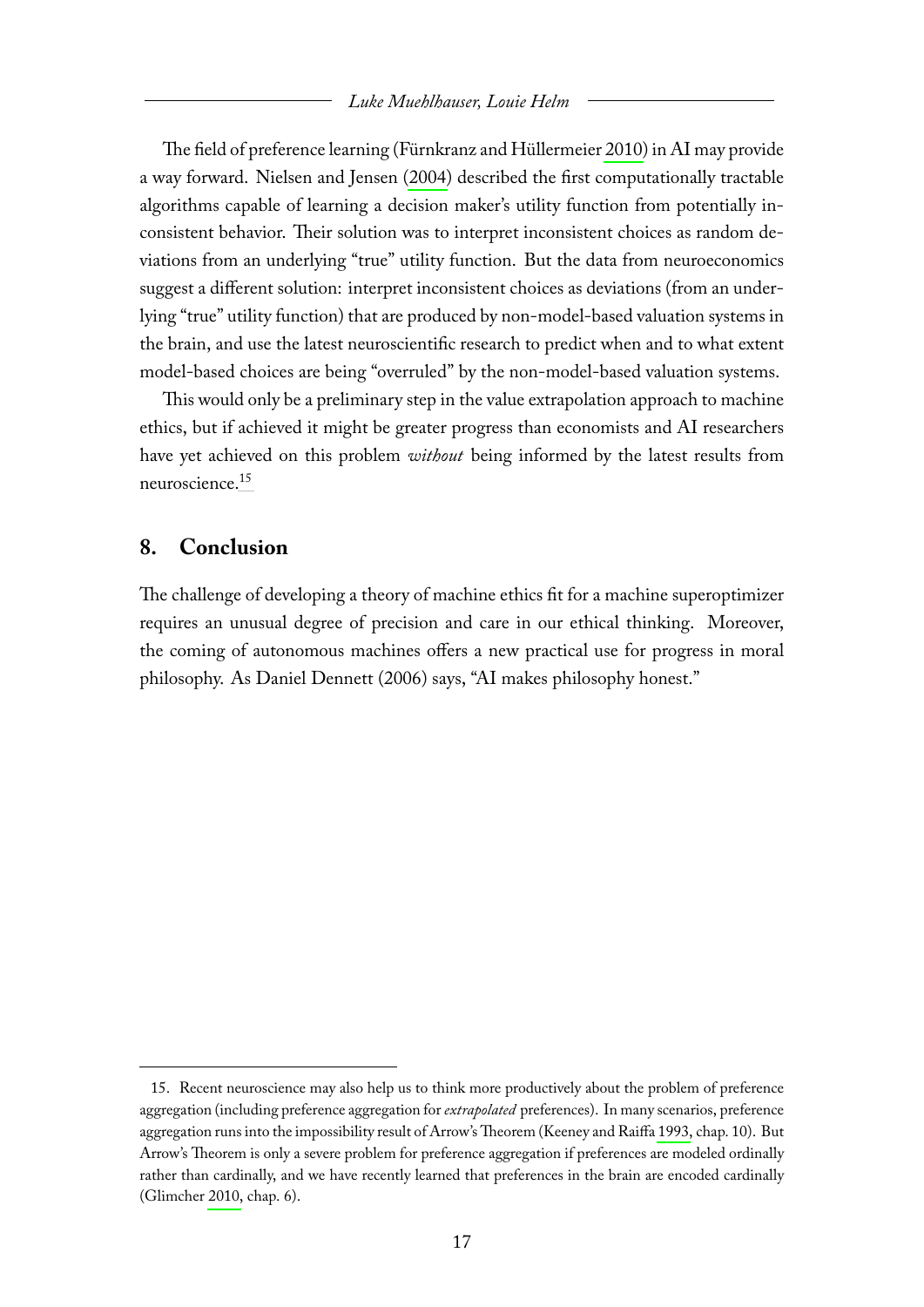## **Acknowledgments**

Our thanks to Brian Rabkin, Daniel Dewey, Steve Rayhawk, Will Newsome, Vladimir Nesov, Joshua Fox, Kevin Fischer, Anna Salamon, and anonymous reviewers for their helpful comments.

# **References**

<span id="page-18-3"></span>Abdoullaev, Azamat. 1999. *Artificial Superintelligence.* Moscow: EIS Encyclopedic Intelligent Systems.

- <span id="page-18-9"></span>Adams, Robert Merrihew. 1976. "Motive Utilitarianism." *Journal of Philosophy* 73 (14): 467–481. doi:[10.](http://dx.doi.org/10.2307/2025783) [2307/2025783](http://dx.doi.org/10.2307/2025783).
- <span id="page-18-5"></span>Aldridge, J. Wayne, and Kent C. Berridge. 2009. "Neural Coding of Pleasure: 'Rose-Tinted Glasses' of the Ventral Pallidum." In Kringelbach and Berridge [2009,](#page-23-17) 62–73.
- <span id="page-18-6"></span>Allais, M. 1953. "Le Comportement de l'Homme Rationnel devant le Risque: Critique des Postulats et Axiomes de l'Ecole Americaine." *Econometrica* 21 (4): 503–546. doi:[10.2307/1907921](http://dx.doi.org/10.2307/1907921).
- <span id="page-18-4"></span>Anderson, Michael, and Susan Leigh Anderson. 2011a. "General Introduction." In Anderson and Anderson [2011b,](#page-18-14) 1–4.

<span id="page-18-14"></span>, eds. 2011b. *Machine Ethics.* New York: Cambridge University Press.

- <span id="page-18-15"></span>Anderson, Michael, Susan Leigh Anderson, and Chris Armen, eds. 2005. *Machine Ethics: Papers from the 2005 AAAI Fall Symposium.* Technical Report, FS-05-06. AAAI Press, Menlo Park, CA. [http:](http://www.aaai.org/Library/Symposia/Fall/fs05-06) [//www.aaai.org/Library/Symposia/Fall/fs05-06](http://www.aaai.org/Library/Symposia/Fall/fs05-06).
	- . 2006. "An Approach to Computing Ethics." *IEEE Intelligent Systems* 21 (4): 56–63. doi:[10 .](http://dx.doi.org/10.1109/MIS.2006.64) [1109/MIS.2006.64](http://dx.doi.org/10.1109/MIS.2006.64).
- <span id="page-18-11"></span><span id="page-18-8"></span>Arkoudas, Konstantine, Selmer Bringsjord, and Paul Bello. 2005. "Toward Ethical Robots via Mechanized Deontic Logic." In Anderson, Anderson, and Armen [2005,](#page-18-15) 17–23.
- <span id="page-18-10"></span>Arneson, Richard J. 1999. "Egalitarianism and Responsibility." *Journal of Ethics* 3 (3): 225–247. doi:[10.](http://dx.doi.org/10.1023/A:1009874016786) [1023/A:1009874016786](http://dx.doi.org/10.1023/A:1009874016786).
- <span id="page-18-7"></span>Arrhenius, Gustaf. 2011. "The Impossibility of a Satisfactory Population Ethics." In *Descriptive and Normative Approaches to Human Behavior,* edited by Ehtibar N. Dzhafarov and Lacey Perry. Advanced Series on Mathematical Psychology 3. Hackensack, NJ: World Scientific.
- <span id="page-18-1"></span>Ayer, Alfred Jules. 1936. *Language, Truth, and Logic.* London: Victor Gollancz.
- <span id="page-18-12"></span>Baron, Robert A., and Jill Thomley. 1994. "A Whiff of Reality: Positive Affect as a Potential Mediator of the Effects of Pleasant Fragrances on Task Performance and Helping." *Environment and Behavior* 26 (6): 766–784. doi:[10.1177/0013916594266003](http://dx.doi.org/10.1177/0013916594266003).
- <span id="page-18-0"></span>Barrett, Justin L., and Frank C. Keil. 1996. "Conceptualizing a Nonnatural Entity: Anthropomorphism in God Concepts." *Cognitive Psychology* 31 (3): 219–247. doi:[10.1006/cogp.1996.0017](http://dx.doi.org/10.1006/cogp.1996.0017).
- <span id="page-18-2"></span>Bars, Itzhak, and John Terning. 2010. *Extra Dimensions in Space and Time.* Edited by Farzad Nekoogar. Multiversal Journeys. New York: Springer. doi:[10.1007/978-0-387-77638-5](http://dx.doi.org/10.1007/978-0-387-77638-5).
- <span id="page-18-13"></span>Batson, Charles Daniel. 2010. *Altruism in Humans.* New York: Oxford University Press.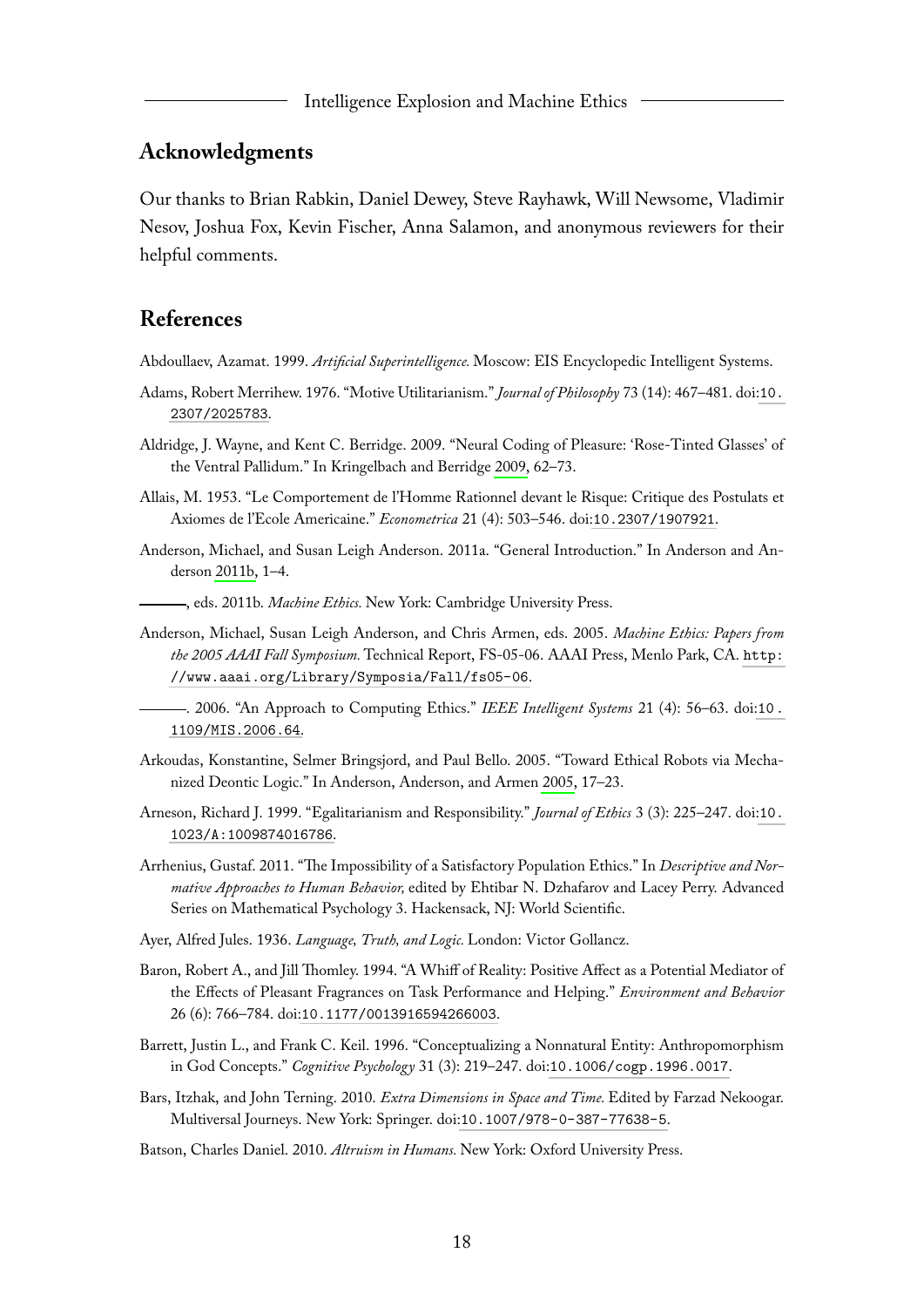<span id="page-19-14"></span>Beavers, Anthony F. 2009. "Between Angels and Animals: The Question of Robot Ethics, or is Kantian Moral Agency Desirable?" Paper presented at the Annual Meeting of the Association for Practical and Professional Ethics, Cincinnati, OH, March.

<span id="page-19-8"></span>. 2012. "Moral Machines and the Threat of Ethical Nihilism." In *Robot Ethics: The Ethical and Social Implications of Robotics,* edited by Patrick Lin, Keith Abney, and George A. Bekey, 333–344. Intelligent Robotics and Autonomous Agents. Cambridge, MA: MIT Press.

- <span id="page-19-10"></span>Berridge, Kent C., Terry E. Robinson, and J. Wayne Aldridge. 2009. "Dissecting Components of Reward: 'Liking', 'Wanting', and Learning." *Current Opinion in Pharmacology* 9 (1): 65–73. doi:[10.1016/j.](http://dx.doi.org/10.1016/j.coph.2008.12.014) [coph.2008.12.014](http://dx.doi.org/10.1016/j.coph.2008.12.014).
- <span id="page-19-11"></span>Binmore, Ken. 2009. "Interpersonal Comparison of Utility." In *The Oxford Handbook of Philosophy of Economics,* edited by Harold Kincaid and Don Ross, 540–559. New York: Oxford University Press. doi:[10.1093/oxfordhb/9780195189254.003.0020](http://dx.doi.org/10.1093/oxfordhb/9780195189254.003.0020).
- <span id="page-19-15"></span>Bornstein, Aaron M., and Nathaniel D. Daw. 2011. "Multiplicity of Control in the Basal Ganglia: Computational Roles of Striatal Subregions." *Current Opinion in Neurobiology* 21 (3): 374–380. doi:[10.](http://dx.doi.org/10.1016/j.conb.2011.02.009) [1016/j.conb.2011.02.009](http://dx.doi.org/10.1016/j.conb.2011.02.009).
- <span id="page-19-4"></span><span id="page-19-3"></span><span id="page-19-0"></span>Bostrom, Nick. 1998. "How Long Before Superintelligence?" *International Journal of Futures Studies* 2.
	- . 2003. "Ethical Issues in Advanced Artificial Intelligence." In *Cognitive, Emotive and Ethical Aspects of Decision Making in Humans and in Artificial Intelligence,* edited by Iva Smit and George E. Lasker, 12–17. Vol. 2. Windsor, ON: International Institute for Advanced Studies in Systems Research / Cybernetics.
	- . 2006. "What is a Singleton?" *Linguistic and Philosophical Investigations* 5 (2): 48–54.
	- . 2009. *Infinite Ethics.* Working Paper. Accessed August 13, 2012. [http://www.nickbostrom.](http://www.nickbostrom.com/ethics/infinite.pdf) [com/ethics/infinite.pdf](http://www.nickbostrom.com/ethics/infinite.pdf).
	- . 2012. "The Superintelligent Will: Motivation and Instrumental Rationality in Advanced Artificial Agents." In "Theory and Philosophy of AI," edited by Vincent C. Müller. Special issue, *Minds and Machines* 22 (2): 71–85. doi:[10.1007/s11023-012-9281-3](http://dx.doi.org/10.1007/s11023-012-9281-3).
- <span id="page-19-9"></span><span id="page-19-6"></span><span id="page-19-2"></span>Bostrom, Nick, and Eliezer Yudkowsky. Forthcoming. "The Ethics of Artificial Intelligence." In *Cambridge Handbook of Artificial Intelligence,* edited by Keith Frankish and William Ramsey. New York: Cambridge University Press.
- <span id="page-19-7"></span>Braddon-Mitchell, David, and Robert Nola, eds. 2009. *Conceptual Analysis and Philosophical Naturalism.* Bradford Books. Cambridge, MA: MIT Press.
- <span id="page-19-13"></span>Bradley, Ben. 2005. "Virtue Consequentialism." *Utilitas* 17 (3): 282–298. doi:[10.1017/S0953820805001652](http://dx.doi.org/10.1017/S0953820805001652).
- <span id="page-19-16"></span>Brandt, Richard B. 1979. *A Theory of the Good and the Right.* New York: Oxford University Press.
- <span id="page-19-5"></span>Bruner, Jerome S., David Shapiro, and Renato Tagiuri. 1958. "The Meaning of Traits in Isolation and in Combination." In *Person Perception and Interpersonal Behavior,* edited by Renato Tagiuri and Luigi Petrullo, 277–288. Stanford, CA: Stanford University Press.
- <span id="page-19-1"></span>Chalmers, David John. 2010. "The Singularity: A Philosophical Analysis." *Journal of Consciousness Studies* 17 (9–10): 7–65. [http://www.ingentaconnect.com/content/imp/jcs/2010/00000017/](http://www.ingentaconnect.com/content/imp/jcs/2010/00000017/f0020009/art00001) [f0020009/art00001](http://www.ingentaconnect.com/content/imp/jcs/2010/00000017/f0020009/art00001).
- <span id="page-19-12"></span>Clarke, Roger. 1993. "Asimov's Laws of Robotics: Implications for Information Technology, Part 1." *Computer* 26 (12): 53–61. doi:[10.1109/2.247652](http://dx.doi.org/10.1109/2.247652).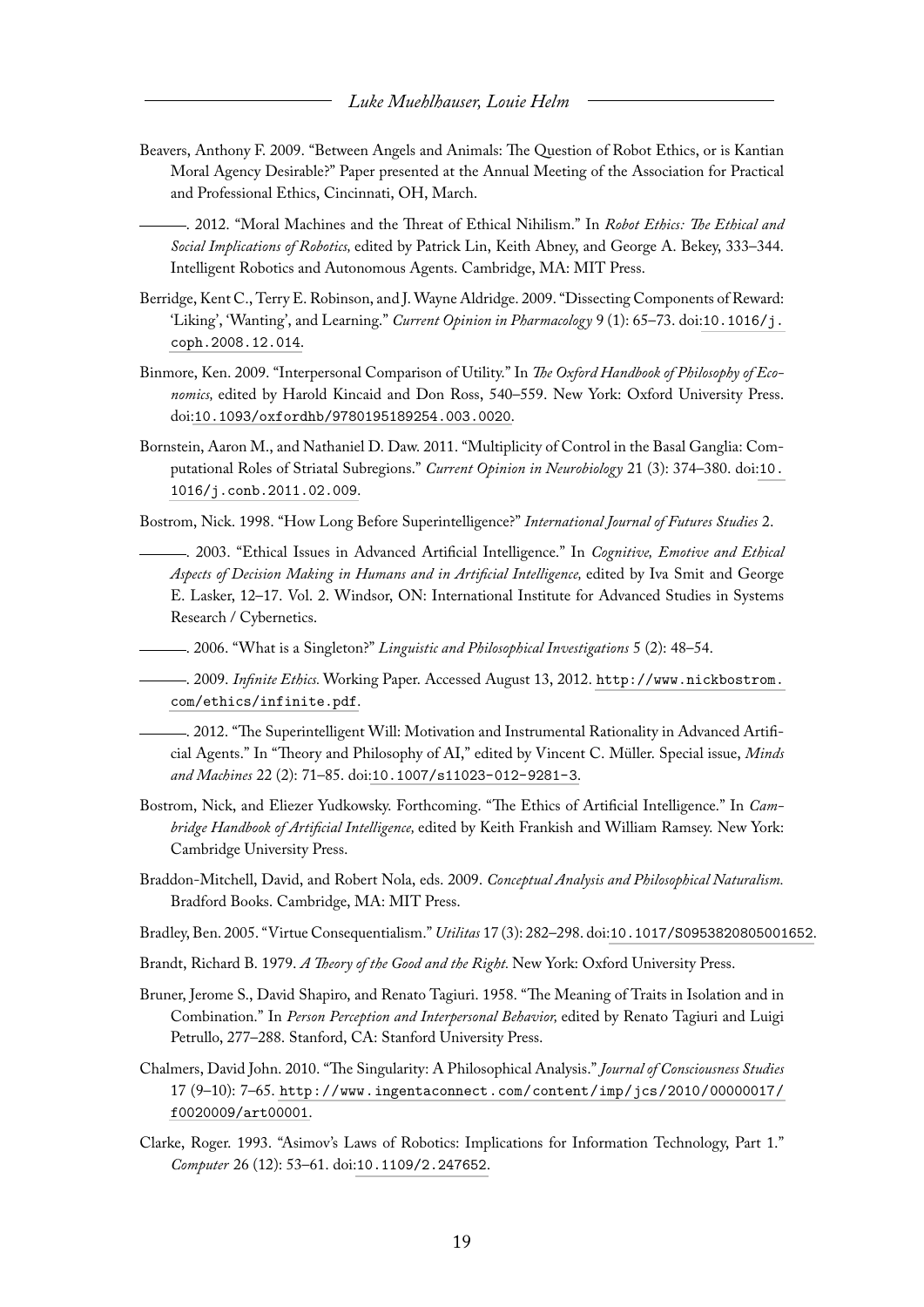- <span id="page-20-5"></span>Clarke, Roger. 1994. "Asimov's Laws of Robotics: Implications for Information Technology, Part 2." *Computer* 27 (1): 57–66. doi:[10.1109/2.248881](http://dx.doi.org/10.1109/2.248881).
- <span id="page-20-7"></span>Cudd, Ann. 2008. "Contractarianism." In *The Stanford Encyclopedia of Philosophy,* Fall 2008, edited by Edward N. Zalta. Stanford University. [http://plato.stanford.edu/archives/fall2008/](http://plato.stanford.edu/archives/fall2008/entries/contractarianism/) [entries/contractarianism/](http://plato.stanford.edu/archives/fall2008/entries/contractarianism/).
- <span id="page-20-6"></span>Cummiskey, David. 1996. *Kantian Consequentialism.* New York: Oxford University Press. doi:[10.1093/](http://dx.doi.org/10.1093/0195094530.001.0001) [0195094530.001.0001](http://dx.doi.org/10.1093/0195094530.001.0001).
- <span id="page-20-8"></span>Cushman, Fiery, Liane Young, and Joshua D. Greene. 2010. "Multi-System Moral Psychology." In *The Moral Psychology Handbook,* 48–71. New York: Oxford University Press. doi:[10 . 1093 / acprof :](http://dx.doi.org/10.1093/acprof:oso/9780199582143.003.0003) [oso/9780199582143.003.0003](http://dx.doi.org/10.1093/acprof:oso/9780199582143.003.0003).
- <span id="page-20-3"></span>Daley, Christine E., and Anthony J. Onwuegbuzie. 2011. "Race and Intelligence." In Sternberg and Kaufman [2011,](#page-27-18) 293–308.
- <span id="page-20-12"></span>Daniels, Norman. 1996. *Justice and Justification: Reflective Equilibrium in Theory and Practice.* Cambridge Studies in Philosophy and Public Policy. New York: Cambridge University Press. doi:[10 . 2277 /](http://dx.doi.org/10.2277/052146711X) [052146711X](http://dx.doi.org/10.2277/052146711X).
- <span id="page-20-13"></span>. 2011. "Reflective Equilibrium." In *The Stanford Encyclopedia of Philosophy,* Spring 2011, edited by Edward N. Zalta. Stanford University. [http://plato.stanford.edu/archives/spr2011/](http://plato.stanford.edu/archives/spr2011/entries/reflective-equilibrium/) [entries/reflective-equilibrium/](http://plato.stanford.edu/archives/spr2011/entries/reflective-equilibrium/).
- <span id="page-20-2"></span>Davidson, Janet E., and Iris A. Kemp. 2011. "Contemporary Models of Intelligence." In Sternberg and Kaufman [2011,](#page-27-18) 58–84.
- <span id="page-20-10"></span>Daw, Nathaniel D., Samuel J. Gershman, Ben Seymour, Peter Dayan, and Raymond J. Dolan. 2011. "Model-Based Influences on Humans' Choices and Striatal Prediction Errors." *Neuron* 69 (6): 1204– 1215. doi:[10.1016/j.neuron.2011.02.027](http://dx.doi.org/10.1016/j.neuron.2011.02.027).
- <span id="page-20-9"></span>Dayan, Peter. 2011. "Models of Value and Choice." In *Neuroscience of Preference and Choice: Cognitive and Neural Mechanisms,* edited by Raymond J. Dolan and Tali Sharot, 33–52. Waltham, MA: Academic Press.
- <span id="page-20-11"></span>De Martino, Benedetto, Dharshan Kumaran, Beatrice Holt, and Raymond J. Dolan. 2009. "The Neurobiology of Reference-Dependent Value Computation." *Journal of Neuroscience* 29 (12): 3833–3842. doi:[10.1523/JNEUROSCI.4832-08.2009](http://dx.doi.org/10.1523/JNEUROSCI.4832-08.2009).
- <span id="page-20-1"></span>Dennett, Daniel C. 1984. *Elbow Room: The Varieties of Free Will Worth Wanting.* Bradford Books. Cambridge, MA: MIT Press.
	- . 2006. "Computers as Prostheses for the Imagination." Paper presented at the International Computers and Philosophy Conference, Laval, France, May 5–8.
- <span id="page-20-4"></span>DePaul, Michael, and William Ramsey, eds. 1998. *Rethinking Intuition: The Psychology of Intuition and its Role in Philosophical Inquiry.*Studies in Epistemology and CognitiveTheory. Lanham, MD: Rowman & Littlefield.
- <span id="page-20-0"></span>Dewey, Daniel. 2011. "Learning What to Value." In Schmidhuber, Thórisson, and Looks [2011,](#page-26-15) 309–314.
- <span id="page-20-15"></span>Domshlak, Carmel, Eyke Hüllermeier, Souhila Kaci, and Henri Prade. 2011. "Preferences in AI: An Overview." *Artificial Intelligence* 175 (7–8): 1037–1052. doi:[10.1016/j.artint.2011.03.004](http://dx.doi.org/10.1016/j.artint.2011.03.004).
- <span id="page-20-14"></span>Döring, Sabine, and Louise Andersen. 2009. "Rationality, Convergence and Objectivity." Unpublished manuscript, April 6. Accessed March 25, 2012. [http://www.uni- tuebingen.de/uploads/](http://www.uni-tuebingen.de/uploads/media/Andersen_Rationality__Convergence_and_Objectivity.pdf) [media/Andersen\\_Rationality\\_\\_Convergence\\_and\\_Objectivity.pdf](http://www.uni-tuebingen.de/uploads/media/Andersen_Rationality__Convergence_and_Objectivity.pdf).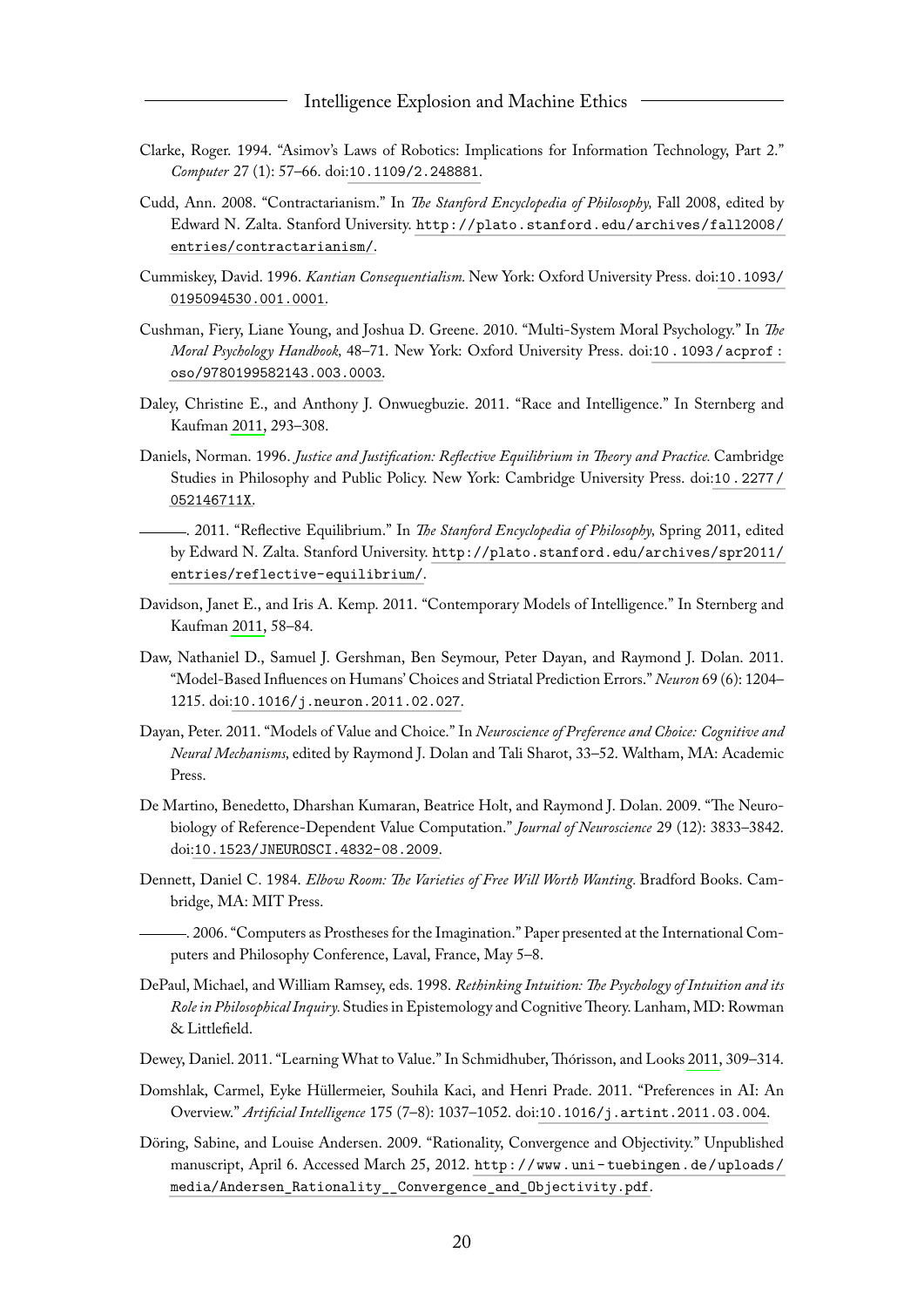- <span id="page-21-6"></span>Dreher, Jean-Claude, and Léon Tremblay, eds. 2009. *Handbook of Reward and Decision Making.*Burlington, MA: Academic Press.
- <span id="page-21-9"></span>Drescher, Gary L. 2006. *Good and Real: Demystifying Paradoxes from Physics to Ethics.* Bradford Books. Cambridge, MA: MIT Press.
- <span id="page-21-8"></span>Dreyfus, Hubert L., and Stuart E. Dreyfus. 1992. "What Artificial Experts Can and Cannot Do." *AI & Society* 6 (1): 18–26. doi:[10.1007/BF02472766](http://dx.doi.org/10.1007/BF02472766).
- <span id="page-21-3"></span>Epley, Nicholas, Adam Waytz, and John T. Cacioppo. 2007. "On Seeing Human: A Three-Factor Theory of Anthropomorphism." *Psychological Review* 114 (4): 864–886. doi:[10.1037/0033- 295X.114.](http://dx.doi.org/10.1037/0033-295X.114.4.864) [4.864](http://dx.doi.org/10.1037/0033-295X.114.4.864).
- <span id="page-21-2"></span>Fang, Fu-xi, and Daphne Keats. 1987. "A Cross-Cultural Study on the Conception of Intelligence" [in Chinese]. *Acta Psychologica Sinica* 20 (3): 255–262. [http://en.cnki.com.cn/Article\\_en/](http://en.cnki.com.cn/Article_en/CJFDTotal-XLXB198703005.htm) [CJFDTotal-XLXB198703005.htm](http://en.cnki.com.cn/Article_en/CJFDTotal-XLXB198703005.htm).
- <span id="page-21-14"></span>Fehr, Ernst, and Antonio Rangel. 2011. "Neuroeconomic Foundations of Economic Choice—Recent Advances." *Journal of Economic Perspectives* 25 (4): 3–30. doi:[10.1257/jep.25.4.3](http://dx.doi.org/10.1257/jep.25.4.3).
- <span id="page-21-11"></span>Ferguson, Melissa J., Ran Hassin, and John A. Bargh. 2007. "Implicit Motivation: Past, Present, and Future." In *Handbook of Motivation Science,* edited by James Y. Shah and Wendi L. Gardner, 150– 166. New York: Guilford.
- <span id="page-21-13"></span>Fermin, Alan, Takehiko Yoshida, Makoto Ito, Junichiro Yoshimoto, and Kenji Doya. 2010. "Evidence for Model-Based Action Planning in a Sequential Finger Movement Task." In "Theories and Falsifiability in Motor Neuroscience." Special issue, *Journal of Motor Behavior* 42 (6): 371–379. doi:[10.](http://dx.doi.org/10.1080/00222895.2010.526467) [1080/00222895.2010.526467](http://dx.doi.org/10.1080/00222895.2010.526467).
- <span id="page-21-1"></span>Fox, Joshua, and Carl Shulman. 2010. "Superintelligence Does Not Imply Benevolence." In *ECAP10: VIII European Conference on Computing and Philosophy,* edited by Klaus Mainzer. Munich: Dr. Hut.
- <span id="page-21-16"></span><span id="page-21-15"></span>Frankfurt, Harry G. 1971. "Freedom of the Will and the Concept of a Person." *Journal of Philosophy* 68 (1): 5–20. doi:[10.2307/2024717](http://dx.doi.org/10.2307/2024717).
	- . 1999. "On Caring." In *Necessity, Volition, and Love,* 155–180. New York: Cambridge University Press.
- <span id="page-21-0"></span>Friedman, David D. 2008. *Future Imperfect: Technology and Freedom in an Uncertain World.* New York: Cambridge University Press.
- <span id="page-21-12"></span>Friedman, Milton. 1953. *Essays in Positive Economics.* Chicago: University of Chicago Press.
- <span id="page-21-17"></span>Fürnkranz, Johannes, and Eyke Hüllermeier, eds. 2010. *Preference Learning.* Berlin: Springer. doi:[10 .](http://dx.doi.org/10.1007/978-3-642-14125-6) [1007/978-3-642-14125-6](http://dx.doi.org/10.1007/978-3-642-14125-6).
- <span id="page-21-10"></span>Gazzaniga, Michael S. 1992. *Nature's Mind: The Biological Roots of Thinking, Emotions, Sexuality, Language, and Intelligence.* New York: Basic Books.
- <span id="page-21-7"></span>Geçkil, Ilhan Kubilay, and Patrick L. Anderson. 2010. *Applied Game Theory and Strategic Behavior.* Chapman & Hall. Boca Raton, FL: CRC.
- <span id="page-21-4"></span>Gettier, Edmund L. 1963. "Is Justified True Belief Knowledge?" *Analysis* 23 (6): 121–123. doi:[10.2307/](http://dx.doi.org/10.2307/3326922) [3326922](http://dx.doi.org/10.2307/3326922).
- <span id="page-21-5"></span>Gibbard, Allan. 1990. *Wise Choices, Apt Feelings: A Theory of Normative Judgment.* Cambridge, MA: Harvard University Press.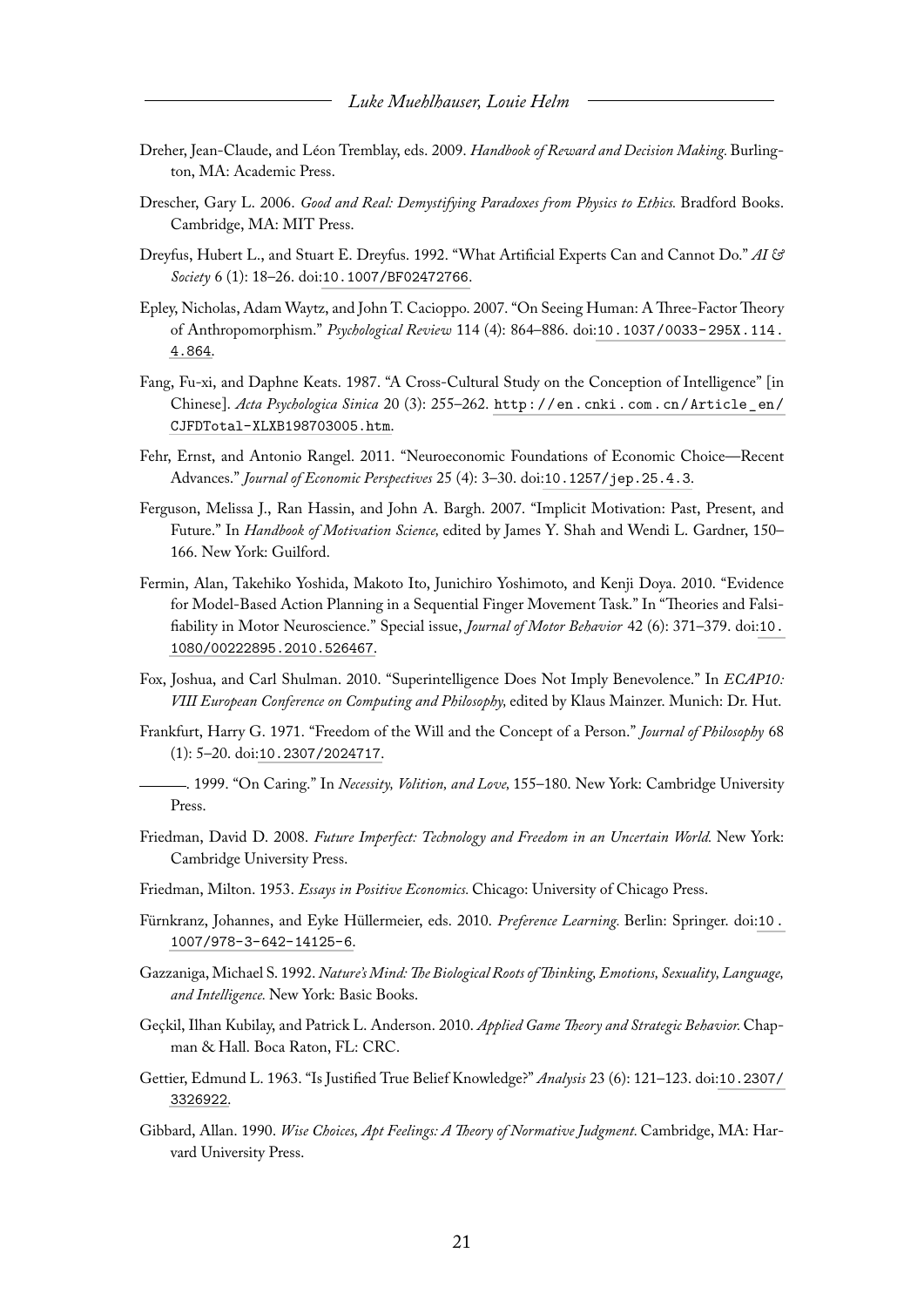- <span id="page-22-16"></span>Glimcher, Paul W. 2010. *Foundations of Neuroeconomic Analysis.* New York: Oxford University Press. doi:[10.1093/acprof:oso/9780199744251.001.0001](http://dx.doi.org/10.1093/acprof:oso/9780199744251.001.0001).
- <span id="page-22-15"></span>Glimcher, Paul W., Ernst Fehr, Antonio Rangel, Colin Camerer, and Russell Poldrack, eds. 2008. *Neuroeconomics: Decision Making and the Brain.* Burlington, MA: Academic Press.
- <span id="page-22-1"></span><span id="page-22-0"></span>Good, Irving John. 1959. *Speculations on Perceptrons and Other Automata.* Research Lecture, RC-115. IBM, Yorktown Heights, New York, June 2. [http://domino.research.ibm.com/library/](http://domino.research.ibm.com/library/cyberdig.nsf/papers/58DC4EA36A143C218525785E00502E30/$File/rc115.pdf) [cyberdig.nsf/papers/58DC4EA36A143C218525785E00502E30/\\$File/rc115.pdf](http://domino.research.ibm.com/library/cyberdig.nsf/papers/58DC4EA36A143C218525785E00502E30/$File/rc115.pdf).
	- . 1965. "Speculations Concerning the First Ultraintelligent Machine." In *Advances in Computers,* edited by Franz L. Alt and Morris Rubinoff, 31–88. Vol. 6. New York: Academic Press. doi:[10.](http://dx.doi.org/10.1016/S0065-2458(08)60418-0) [1016/S0065-2458\(08\)60418-0](http://dx.doi.org/10.1016/S0065-2458(08)60418-0).
		- . 1970. "Some Future Social Repercussions of Computers." *International Journal of Environmental Studies* 1 (1–4): 67–79. doi:[10.1080/00207237008709398](http://dx.doi.org/10.1080/00207237008709398).
		- . 1982. "Ethical Machines." In *Intelligent Systems: Practice and Perspective,* edited by J. E. Hayes, Donald Michie, and Y.-H. Pao, 555–560. Machine Intelligence 10. Chichester: Ellis Horwood.
- <span id="page-22-14"></span><span id="page-22-11"></span><span id="page-22-2"></span>Greene, Joshua D. 2008. "The Secret Joke of Kant's Soul." In *The Neuroscience of Morality: Emotion, Brain Disorders, and Development,* edited by Walter Sinnott-Armstrong, 35–80. Moral Psychology 3. Cambridge, MA: MIT Press.
- <span id="page-22-6"></span>Grigorenko, Elena L., P. Wenzel Geissler, Ruth Prince, Frederick Okatcha, Catherine Nokes, David A. Kenny, Donald A. Bundy, and Robert J. Sternberg. 2001. "The Organisation of Luo Conceptions of Intelligence: A Study of Implicit Theories in a Kenyan Village." *International Journal of Behavioral Development* 25 (4): 367–378. doi:[10.1080/01650250042000348](http://dx.doi.org/10.1080/01650250042000348).
- <span id="page-22-10"></span>Guarini, Marcello. 2006. "Particularism and the Classification and Reclassification of Moral Cases."*IEEE Intelligent Systems* 21 (4): 22–28. doi:[10.1109/MIS.2006.76](http://dx.doi.org/10.1109/MIS.2006.76).
- <span id="page-22-17"></span>Gul, Faruk, and Wolfgang Pesendorfer. 2006. "Random Expected Utility." *Econometrica* 74 (1): 121–146. doi:[10.1111/j.1468-0262.2006.00651.x](http://dx.doi.org/10.1111/j.1468-0262.2006.00651.x).
- <span id="page-22-7"></span><span id="page-22-3"></span>Hall, John Storrs. 2007a. *Beyond AI: Creating the Conscience of the Machine.* Amherst, NY: Prometheus Books.
	- . 2007b. "Self-Improving AI: An Analysis." *Minds and Machines* 17 (3): 249–259. doi:[10.1007/](http://dx.doi.org/10.1007/s11023-007-9065-3) [s11023-007-9065-3](http://dx.doi.org/10.1007/s11023-007-9065-3).
	- . 2011. "Ethics for Self-Improving Machines." In Anderson and Anderson [2011b,](#page-18-14) 512–523.
- <span id="page-22-5"></span><span id="page-22-4"></span>Halpern, Diane F., Anna S. Beninger, and Carli A. Straight. 2011. "Sex Differences in Intelligence." In Sternberg and Kaufman [2011,](#page-27-18) 253–272.
- <span id="page-22-9"></span>Hanson, Robin. 2009. "Prefer Law to Values." *Overcoming Bias* (blog), October 10. [http : / / www .](http://www.overcomingbias.com/2009/10/prefer-law-to-values.html) [overcomingbias.com/2009/10/prefer-law-to-values.html](http://www.overcomingbias.com/2009/10/prefer-law-to-values.html).

<span id="page-22-8"></span>Hare, Richard Mervyn. 1952. *The Language of Morals.* Oxford: Clarendon.

- <span id="page-22-13"></span>. 1982. "Ethical Theory and Utilitarianism." In *Utilitarianism and Beyond,* edited by Amartya Sen and BernardWilliams, 22–38. New York: Cambridge University Press. doi:[10.1017/CBO978051161](http://dx.doi.org/10.1017/CBO9780511611964.003)1964. [003](http://dx.doi.org/10.1017/CBO9780511611964.003).
- <span id="page-22-12"></span>Harsanyi, John C. 1977. "Rule Utilitarianism and Decision Theory." *Erkenntnis* 11 (1): 25–53. doi:[10.](http://dx.doi.org/10.1007/BF00169843) [1007/BF00169843](http://dx.doi.org/10.1007/BF00169843).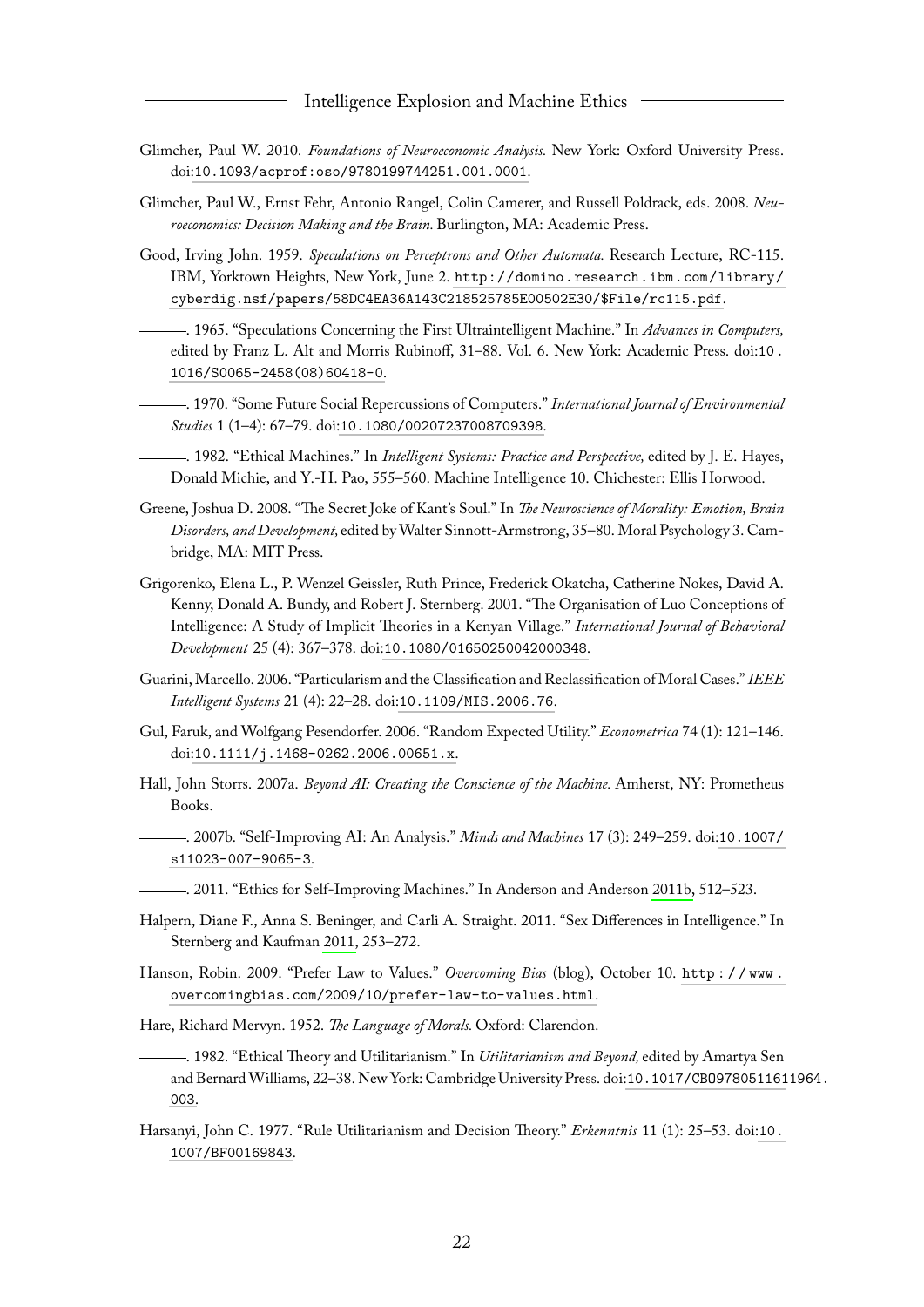- <span id="page-23-14"></span>Hess, Stephane, and Andrew Daly, eds. 2010. *Choice Modelling: The State-of-the-art and the State-ofpractice—Proceedings from the Inaugural International ChoiceModelling Conference.*Bingley, UK: Emerald Group.
- <span id="page-23-1"></span>Hibbard, Bill. 2012. "Model-Based Utility Functions." *Journal of Artificial General Intelligence* 3 (1): 1–24. doi:[10.2478/v10229-011-0013-5](http://dx.doi.org/10.2478/v10229-011-0013-5).
- <span id="page-23-7"></span>Honarvar, Ali Reza, and Nasser Ghasem-Aghaee. 2009. "An Artificial Neural Network Approach for Creating an Ethical Artificial Agent." In *2009 IEEE International Symposium on Computational Intelligence in Robotics and Automation (CIRA),* 290–295. Piscataway, NJ: IEEE Press. doi:[10.1109/](http://dx.doi.org/10.1109/CIRA.2009.5423190) [CIRA.2009.5423190](http://dx.doi.org/10.1109/CIRA.2009.5423190).
- <span id="page-23-8"></span>Hurka, Thomas. 1993. *Perfectionism.* Oxford Ethics Series. New York: Oxford University Press.
- <span id="page-23-9"></span>Hursthouse, Rosalind. 2012. "Virtue Ethics." In *The Stanford Encyclopedia of Philosophy,* Spring 2012, edited by Edward N. Zalta. Stanford University. [http://plato.stanford.edu/archives/](http://plato.stanford.edu/archives/spr2012/entries/ethics-virtue/) [spr2012/entries/ethics-virtue/](http://plato.stanford.edu/archives/spr2012/entries/ethics-virtue/).
- <span id="page-23-5"></span>Idel, Moshe. 1990. *Golem: Jewish Magical and Mystical Traditions on the Artificial Anthropoid.*SUNY Series in Judaica. Albany: State University of New York Press.
- <span id="page-23-3"></span>Jackson, Frank. 1998. *From Metaphysics to Ethics: A Defence of Conceptual Analysis.* New York: Oxford University Press. doi:[10.1093/0198250614.001.0001](http://dx.doi.org/10.1093/0198250614.001.0001).
- <span id="page-23-11"></span>Jackson, Frank, and Michael Smith. 2006. "Absolutist Moral Theories and Uncertainty." *Journal of Philosophy* 103 (6): 267–283. <http://www.jstor.org/stable/20619943>.
- <span id="page-23-12"></span>Johansson, Petter, Lars Hall, Sverker Sikström, and Andreas Olsson. 2005. "Failure to Detect Mismatches Between Intention and Outcome in a Simple Decision Task." *Science* 310 (5745): 116–119. doi:[10.](http://dx.doi.org/10.1126/science.1111709) [1126/science.1111709](http://dx.doi.org/10.1126/science.1111709).
- <span id="page-23-6"></span>Johnson, Liz. 2009. "Are We Ready for Nanotechnology? How to Define Humanness In Public Policy." Paper prepared for the American Political Science Association (APSA) 2009 Annual Meeting, Toronto, ON, September 3–6. <http://ssrn.com/abstract=1451429>.
- <span id="page-23-10"></span>Johnson, Robert. 2010. "Kant's Moral Philosophy." In *The Stanford Encyclopedia of Philosophy,* Summer 2010, edited by Edward N. Zalta. Stanford University. [http://plato.stanford.edu/archives/](http://plato.stanford.edu/archives/sum2010/entries/kant-moral/) [sum2010/entries/kant-moral/](http://plato.stanford.edu/archives/sum2010/entries/kant-moral/).
- <span id="page-23-0"></span>Joy, Bill. 2000. "Why the Future Doesn't Need Us." *Wired,* April. [http://www.wired.com/wired/](http://www.wired.com/wired/archive/8.04/joy.html) [archive/8.04/joy.html](http://www.wired.com/wired/archive/8.04/joy.html).
- <span id="page-23-4"></span>Joyce, Richard. 2001. *The Evolution of Morality.*Cambridge Studies in Philosophy. New York: Cambridge University Press. doi:[10.2277/0521808065](http://dx.doi.org/10.2277/0521808065).
- <span id="page-23-15"></span>Kaci, Souhila. 2011. *Working with Preferences: Less Is More.* Cognitive Technologies. Berlin: Springer. doi:[10.1007/978-3-642-17280-9](http://dx.doi.org/10.1007/978-3-642-17280-9).
- <span id="page-23-2"></span>Kagan, Shelly. 1997. *Normative Ethics.* Dimensions of Philosophy. Boulder, CO: Westview.
- <span id="page-23-16"></span>Keeney, Ralph L., and Howard Raiffa. 1993. *Decisions with Multiple Objectives: Preferences and Value Tradeoffs.* New York: Cambridge University Press. doi:[10.2277/0521438837](http://dx.doi.org/10.2277/0521438837).
- <span id="page-23-17"></span>Kringelbach, Morten L., and Kent C. Berridge, eds. 2009. *Pleasures of the Brain.* Series in Affective Science. New York: Oxford University Press.
- <span id="page-23-13"></span>Laird, James D. 2007. *Feelings: The Perception of Self.* Series in Affective Science. New York: Oxford University Press. doi:[10.1093/acprof:oso/9780195098891.001.0001](http://dx.doi.org/10.1093/acprof:oso/9780195098891.001.0001).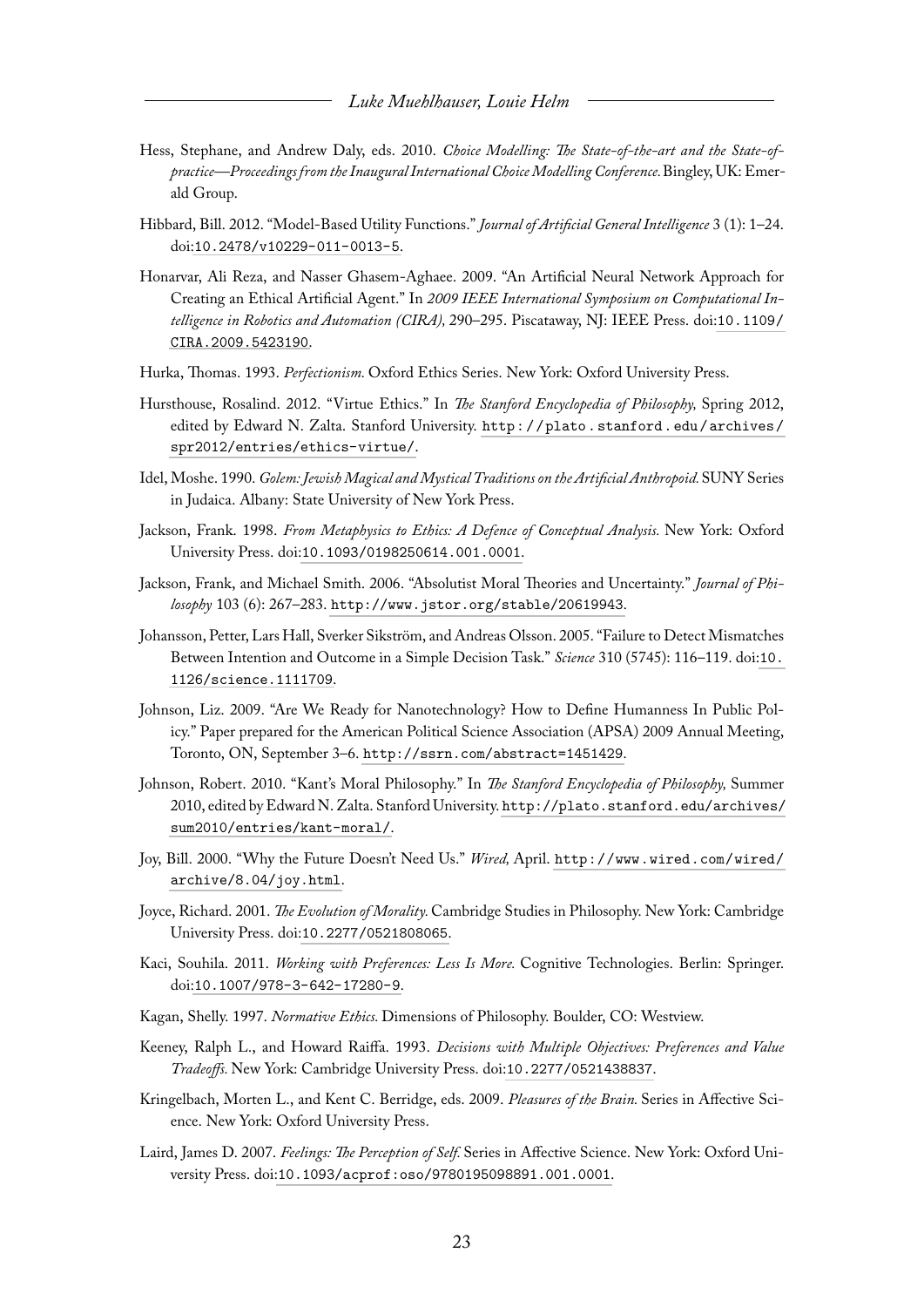- <span id="page-24-7"></span>Laurence, Stephen, and Eric Margolis. 2003. "Concepts and Conceptual Analysis." *Philosophy and Phenomenological Research* 67 (2): 253–282. doi:[10.1111/j.1933-1592.2003.tb00290.x](http://dx.doi.org/10.1111/j.1933-1592.2003.tb00290.x).
- <span id="page-24-2"></span>Legg, Shane. 2008. "Machine Super Intelligence." PhD diss., University of Lugano. [http : / / www .](http://www.vetta.org/documents/Machine_Super_Intelligence.pdf) [vetta.org/documents/Machine\\_Super\\_Intelligence.pdf](http://www.vetta.org/documents/Machine_Super_Intelligence.pdf).

<span id="page-24-6"></span>. 2009. "On Universal Intelligence." *Vetta Project* (blog), May 8. [http : / / www . vetta . org /](http://www.vetta.org/2009/05/on-universal-intelligence/) [2009/05/on-universal-intelligence/](http://www.vetta.org/2009/05/on-universal-intelligence/).

- <span id="page-24-3"></span>Legg, Shane, and Marcus Hutter. 2007. "A Collection of Definitions of Intelligence." In *Advances in Artificial General Intelligence: Concepts, Architectures and Algorithms—Proceedings of the AGI Workshop 2006,* edited by Ben Goertzel and Pei Wang, 17–24. Frontiers in Artificial Intelligence and Applications 157. Amsterdam: IOS.
- <span id="page-24-16"></span>Lewis, David. 1989. "Dispositional Theories of Value." *Proceedings of the Aristotelian Society, Supplementary Volumes* 63:113–137. <http://www.jstor.org/stable/4106918>.
- <span id="page-24-14"></span>Lim, Seung-Lark, John P. O'Doherty, and Antonio Rangel. 2011. "The Decision Value Computations in the vmPFC and Striatum Use a Relative Value Code That is Guided by Visual Attention." *Journal of Neuroscience* 31 (37): 13214–13223. doi:[10.1523/JNEUROSCI.1246-11.2011](http://dx.doi.org/10.1523/JNEUROSCI.1246-11.2011).
- <span id="page-24-8"></span>Mackie, John Leslie. 1977. *Ethics: Inventing Right and Wrong.* New York: Penguin.
- <span id="page-24-1"></span>Mahoney, Matt. 2010. "A Model for Recursively Self Improving Programs v.3." Unpublished manuscript, December 17. Accessed March 27, 2012. <http://mattmahoney.net/rsi.pdf>.
- <span id="page-24-13"></span>McFadden, Daniel L. 2005. "Revealed Stochastic Preference: A Synthesis." *Economic Theory* 26 (2): 245– 264. doi:[10.1007/s00199-004-0495-3](http://dx.doi.org/10.1007/s00199-004-0495-3).
- <span id="page-24-11"></span>McLaren, Bruce M. 2006. "Computational Models of Ethical Reasoning: Challenges, Initial Steps, and Future Directions." *IEEE Intelligent Systems* 21 (4): 29–37. doi:[10.1109/MIS.2006.67](http://dx.doi.org/10.1109/MIS.2006.67).
- <span id="page-24-4"></span>Minsky, Marvin. 1984. "Afterword to Vernor Vinge's novel, 'True Names."' Unpublished manuscript, October 1. Accessed December 31, 2012. [http://web.media.mit.edu/~minsky/papers/](http://web.media.mit.edu/~minsky/papers/TrueNames.Afterword.html) [TrueNames.Afterword.html](http://web.media.mit.edu/~minsky/papers/TrueNames.Afterword.html).
- <span id="page-24-15"></span>Moor, James H. 2006. "The Nature, Importance, and Difficulty of Machine Ethics." *IEEE Intelligent Systems* 21 (4): 18–21. doi:[10.1109/MIS.2006.80](http://dx.doi.org/10.1109/MIS.2006.80).
- <span id="page-24-9"></span>Moore, George Edward. 1903. *Principia Ethica.* Cambridge: Cambridge University Press.
- <span id="page-24-12"></span>Moskowitz, Gordon B., Peizhong Li, and Elizabeth R. Kirk. 2004. "The Implicit Volition Model: On the Preconscious Regulation of Temporarily Adopted Goals." *Advances in Experimental Social Psychology* 36:317–413. doi:[10.1016/S0065-2601\(04\)36006-5](http://dx.doi.org/10.1016/S0065-2601(04)36006-5).
- <span id="page-24-10"></span>Muehlhauser, Luke. 2011. "So You Want to Save the World." Last revised March 2, 2012. [http://](http://lukeprog.com/SaveTheWorld.html) [lukeprog.com/SaveTheWorld.html](http://lukeprog.com/SaveTheWorld.html).

<span id="page-24-17"></span>. 2012. "The Human's Hidden Utility Function (Maybe)." *Less Wrong* (blog), January 28. [http:](http://lesswrong.com/lw/9jh/the_humans_hidden_utility_function_maybe/) [//lesswrong.com/lw/9jh/the\\_humans\\_hidden\\_utility\\_function\\_maybe/](http://lesswrong.com/lw/9jh/the_humans_hidden_utility_function_maybe/).

- <span id="page-24-0"></span>Muehlhauser, Luke, and Anna Salamon. 2012. "Intelligence Explosion: Evidence and Import." In *Singularity Hypotheses: A Scientific and Philosophical Assessment,* edited by Amnon Eden, Johnny Søraker, James H. Moor, and Eric Steinhart. The Frontiers Collection. Berlin: Springer.
- <span id="page-24-5"></span>Neisser, Ulric. 1979. "The Concept of Intelligence." *Intelligence* 3 (3): 217–227. doi:[10.1016/0160-](http://dx.doi.org/10.1016/0160-2896(79)90018-7) [2896\(79\)90018-7](http://dx.doi.org/10.1016/0160-2896(79)90018-7).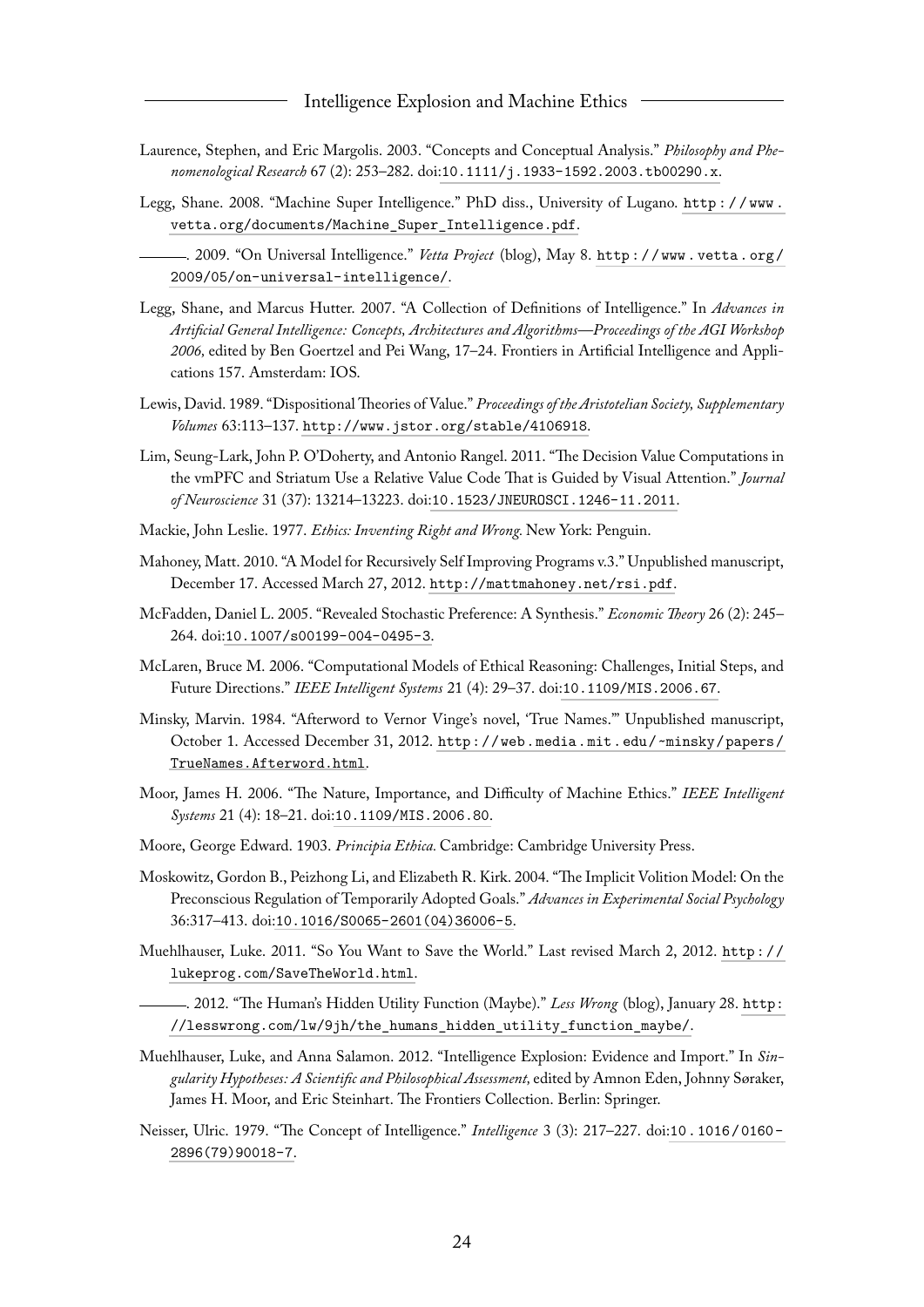- <span id="page-25-17"></span>Nielsen, Thomas D., and Finn V. Jensen. 2004. "Learning a Decision Maker's Utility Function from (Possibly) Inconsistent Behavior." *Artificial Intelligence* 160 (1–2): 53–78. doi:[10.1016/j.artint.](http://dx.doi.org/10.1016/j.artint.2004.08.003) [2004.08.003](http://dx.doi.org/10.1016/j.artint.2004.08.003).
- <span id="page-25-3"></span>Niu, Weihua, and Jillian Brass. 2011. "Intelligence in Worldwide Perspective." In Sternberg and Kaufman [2011,](#page-27-18) 623–645.
- <span id="page-25-7"></span>Nozick, Robert. 1974. *Anarchy, State, and Utopia.* New York: Basic Books.
- <span id="page-25-1"></span>Omohundro, Stephen M. 2008. "The Basic AI Drives." In *Artificial General Intelligence 2008: Proceedings of the First AGI Conference,* edited by Pei Wang, Ben Goertzel, and Stan Franklin, 483–492. Frontiers in Artificial Intelligence and Applications 171. Amsterdam: IOS.
- <span id="page-25-15"></span>Padoa-Schioppa, Camillo. 2011. "Neurobiology of Economic Choice: A Good-Based Model." *Annual Review of Neuroscience* 34:333–359. doi:[10.1146/annurev-neuro-061010-113648](http://dx.doi.org/10.1146/annurev-neuro-061010-113648).
- <span id="page-25-9"></span><span id="page-25-4"></span>Parfit, Derek. 1986. *Reasons and Persons.*New York: Oxford University Press. doi:[10.1093/019824908X.](http://dx.doi.org/10.1093/019824908X.001.0001) [001.0001](http://dx.doi.org/10.1093/019824908X.001.0001).
	- . 2011. *On What Matters.* 2 vols. The Berkeley Tanner Lectures. New York: Oxford University Press.
- <span id="page-25-11"></span>Pettit, Philip. 2003. "Akrasia, Collective and Individual." In *Weakness of Will and Practical Irrationality,* edited by Sarah Stroud and Christine Tappolet. New York: Oxford University Press. doi:[10.1093/](http://dx.doi.org/10.1093/0199257361.003.0004) [0199257361.003.0004](http://dx.doi.org/10.1093/0199257361.003.0004).
- <span id="page-25-12"></span>Pettit, Philip, and Michael Smith. 2000. "Global Consequentialism." In *Morality, Rules, and Consequences: A Critical Reader,* edited by Brad Hooker, Elinor Mason, and Dale E. Miller, 121–133. Edinburgh, UK: Edinburgh University Press.
- <span id="page-25-0"></span>Posner, Richard A. 2004. *Catastrophe: Risk and Response.* New York: Oxford University Press.
- <span id="page-25-10"></span>Powers, Thomas M. 2006. "Prospects for a Kantian Machine." *IEEE Intelligent Systems* 21 (4): 46–51. doi:[10.1109/MIS.2006.77](http://dx.doi.org/10.1109/MIS.2006.77).
- <span id="page-25-6"></span>Pratchett, Terry. 1996. *Feet of Clay: A Novel of Discworld.* Discworld Series. New York: HarperTorch.
- <span id="page-25-16"></span>Railton, Peter. 1986. "Facts and Values." *Philosophical Topics* 14 (2): 5–31.
- <span id="page-25-5"></span>. 2003. *Facts, Values, and Norms: Essays Toward a Morality of Consequence.* Cambridge Studies in Philosophy. New York: Cambridge University Press. doi:[10.1017/CBO9780511613982](http://dx.doi.org/10.1017/CBO9780511613982).
- <span id="page-25-13"></span>Rangel, Antonio, Colin Camerer, and P. Read Montague. 2008. "A Framework for Studying the Neurobiology of Value-Based Decision Making." *Nature Reviews Neuroscience* 9 (7): 545–556. doi:[10.](http://dx.doi.org/10.1038/nrn2357) [1038/nrn2357](http://dx.doi.org/10.1038/nrn2357).
- <span id="page-25-14"></span>Rangel, Antonio, and Todd Hare. 2010. "Neural Computations Associated with Goal-Directed Choice." *Current Opinion in Neurobiology* 20 (2): 262–270. doi:[10.1016/j.conb.2010.03.001](http://dx.doi.org/10.1016/j.conb.2010.03.001).
- <span id="page-25-18"></span>Reynolds, Carson, and Alvaro Cassinelli, eds. 2009. *AP-CAP 2009: The Fifth Asia-Pacific Computing and Philosophy Conference, October 1st-2nd, University of Tokyo, Japan, Proceedings.*AP-CAP 2009. [http:](http://ia-cap.org/ap-cap09/proceedings.pdf) [//ia-cap.org/ap-cap09/proceedings.pdf](http://ia-cap.org/ap-cap09/proceedings.pdf).
- <span id="page-25-2"></span>Ring, Mark, and Laurent Orseau. 2011. "Delusion, Survival, and Intelligent Agents." In Schmidhuber, Thórisson, and Looks [2011,](#page-26-15) 11–20.
- <span id="page-25-8"></span>Russell, Stuart J., and Peter Norvig. 2010. *Artificial Intelligence: A Modern Approach.* 3rd ed. Upper Saddle River, NJ: Prentice-Hall.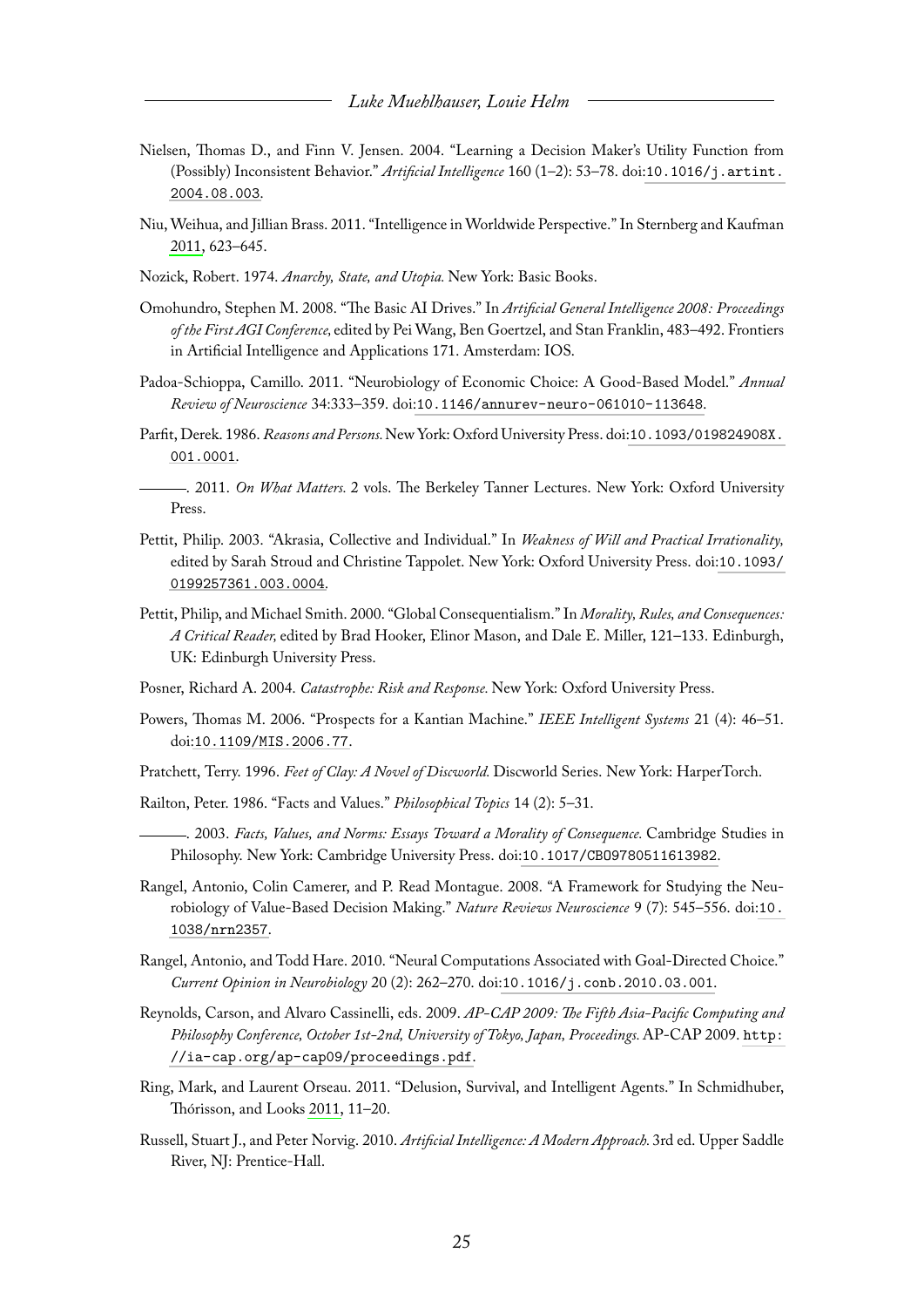- <span id="page-26-2"></span>Ruzgis, Patricia, and Elena L. Grigorenko. 1994. "Cultural Meaning Systems, Intelligence and Personality." In *Personality and Intelligence,* edited by Robert J. Sternberg and Patricia Ruzgis, 248–270. New York: Cambridge University Press. doi:[10.2277/0521417902](http://dx.doi.org/10.2277/0521417902).
- <span id="page-26-10"></span>Rzepka, Rafal, and Kenji Araki. 2005. "What Statistics Could Do for Ethics? The Idea of Common Sense Processing Based Safety Valve." In Anderson, Anderson, and Armen [2005,](#page-18-15) 85–86.
- <span id="page-26-1"></span>Sandberg, Anders, and Nick Bostrom. 2008. *Whole Brain Emulation: A Roadmap.* Technical Report, 2008-3. Future of Humanity Institute, University of Oxford. [http : / / www . fhi . ox . ac . uk /](http://www.fhi.ox.ac.uk/Reports/2008-3.pdf) [Reports/2008-3.pdf](http://www.fhi.ox.ac.uk/Reports/2008-3.pdf).
- <span id="page-26-0"></span>Schmidhuber, Jürgen. 2007. "Gödel Machines: Fully Self-Referential Optimal Universal Self-Improvers." In *Artificial General Intelligence,* edited by Ben Goertzel and Cassio Pennachin, 199–226. Cognitive Technologies. Berlin: Springer. doi:[10.1007/978-3-540-68677-4\\_7](http://dx.doi.org/10.1007/978-3-540-68677-4_7).
- <span id="page-26-15"></span>Schmidhuber, Jürgen, Kristinn R. Thórisson, and Moshe Looks, eds. 2011. *Artificial General Intelligence: 4th International Conference, AGI 2011, Mountain View, CA, USA, August 3–6, 2011. Proceedings.* Lecture Notes in Computer Science 6830. Berlin: Springer. doi:[10.1007/978-3-642-22887-2](http://dx.doi.org/10.1007/978-3-642-22887-2).
- <span id="page-26-13"></span>Schnall, Simone, Jonathan Haidt, Gerald L. Clore, and Alexander H. Jordan. 2008. "Disgust as Embodied Moral Judgment." *Personality and Social Psychology Bulletin* 34 (8): 1096–1109. doi:[10.1177/](http://dx.doi.org/10.1177/0146167208317771) [0146167208317771](http://dx.doi.org/10.1177/0146167208317771).
- <span id="page-26-7"></span>Schroeder, Timothy. 2004. *Three Faces of Desire.*Philosophy of Mind Series. New York: Oxford University Press. doi:[10.1093/acprof:oso/9780195172379.001.0001](http://dx.doi.org/10.1093/acprof:oso/9780195172379.001.0001).
- Searle, John R. 1980. "Minds, Brains, and Programs." *Behavioral and Brain Sciences* 3 (03): 417–424. doi:[10.1017/S0140525X00005756](http://dx.doi.org/10.1017/S0140525X00005756).
- <span id="page-26-12"></span>Sen, Amartya. 1979. "Utilitarianism and Welfarism." *Journal of Philosophy* 76 (9): 463–489. doi:[10.2307/](http://dx.doi.org/10.2307/2025934) [2025934](http://dx.doi.org/10.2307/2025934).
- <span id="page-26-5"></span>Shafer-Landau, Russ. 2003. *Moral Realism: A Defence.* New York: Oxford University Press.
- <span id="page-26-4"></span>Shope, Robert K. 1983. *The Analysis of Knowing: A Decade of Research.*Princeton, NJ: Princeton University Press.
- <span id="page-26-11"></span>Shulman, Carl, Henrik Jonsson, and Nick Tarleton. 2009a. "Machine Ethics and Superintelligence." In Reynolds and Cassinelli [2009,](#page-25-18) 95–97.
- <span id="page-26-8"></span>. 2009b. "Which Consequentialism? Machine Ethics and Moral Divergence." In Reynolds and Cassinelli [2009,](#page-25-18) 23–25.
- <span id="page-26-14"></span>Simon, Dylan Alexander, and Nathaniel D. Daw. 2011. "Neural Correlates of Forward Planning in a Spatial Decision Task in Humans." *Journal of Neuroscience* 31 (14): 5526–5539. doi:[10 . 1523 /](http://dx.doi.org/10.1523/JNEUROSCI.4647-10.2011) [JNEUROSCI.4647-10.2011](http://dx.doi.org/10.1523/JNEUROSCI.4647-10.2011).
- <span id="page-26-9"></span>Single, Eric. 1995. "Defining Harm Reduction." *Drug and Alcohol Review,* no. 14 (3): 287–290. doi:[10.](http://dx.doi.org/10.1080/09595239500185371) [1080/09595239500185371](http://dx.doi.org/10.1080/09595239500185371).
- <span id="page-26-3"></span>Slovic, Paul, Melissa L. Finucane, Ellen Peters, and Donald G. MacGregor. 2002. "The Affect Heuristic." In *Heuristics and Biases: The Psychology of Intuitive Judgment,* edited by Thomas Gilovich, Dale Griffin, and Daniel Kahneman, 397–420. New York: Cambridge University Press. doi:[10.2277/](http://dx.doi.org/10.2277/0521796792) [0521796792](http://dx.doi.org/10.2277/0521796792).
- <span id="page-26-6"></span>Smart, R. N. 1958. "Negative Utilitarianism." *Mind,* n.s., 67 (268): 542–543. [http://www.jstor.org/](http://www.jstor.org/stable/2251207) [stable/2251207](http://www.jstor.org/stable/2251207).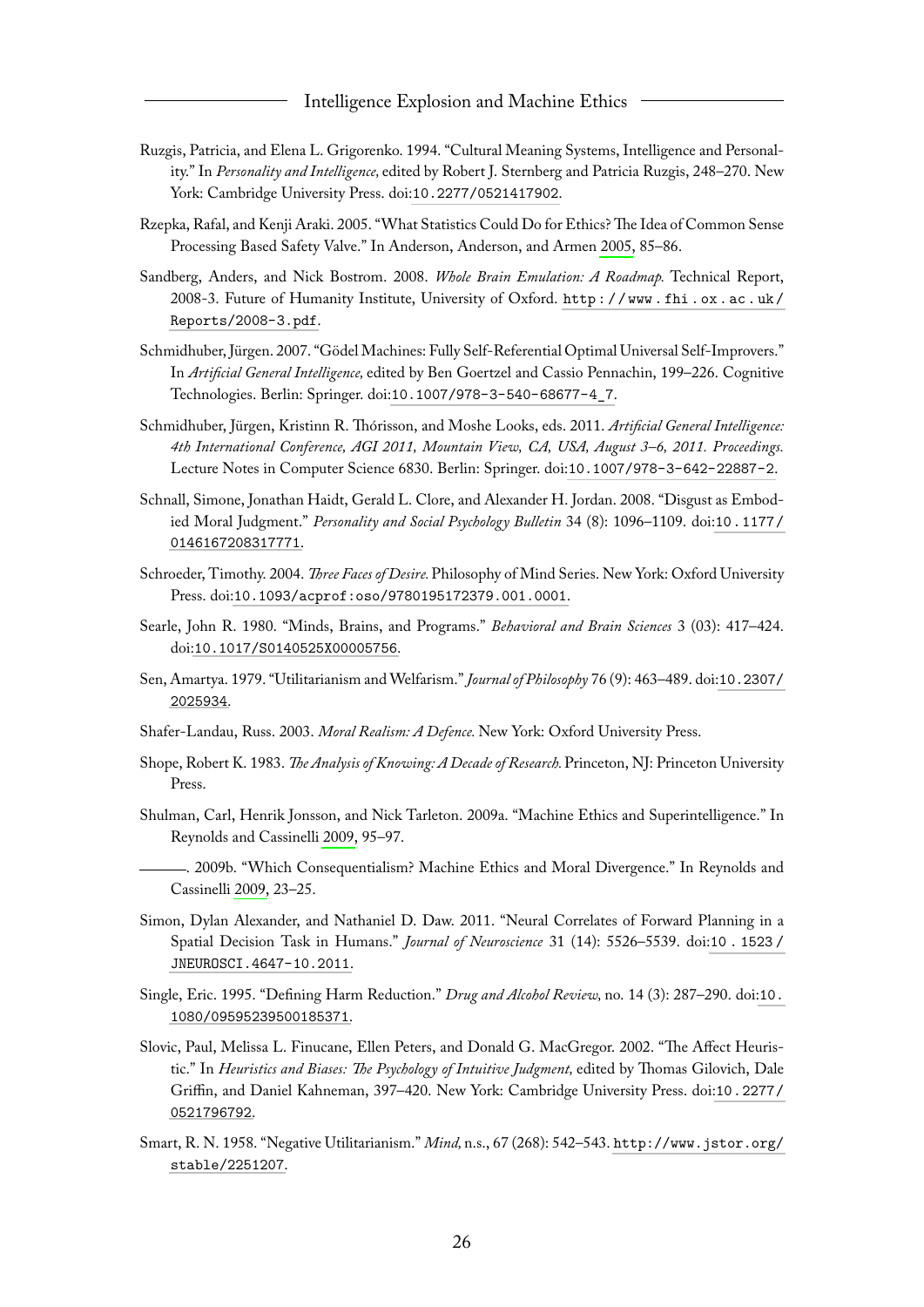- <span id="page-27-6"></span>Smith, Kyle, Stephen V. Mahler, Susana Pecina, and Kent C. Berridge. 2009. "Hedonic Hotspots: Generating Sensory Pleasure in the Brain." In Kringelbach and Berridge [2009,](#page-23-17) 27–49.
- <span id="page-27-16"></span>Smith, Michael. 2009. "Desires, Values, Reasons, and the Dualism of Practical Reason." *Ratio* 22 (1): 98–125. doi:[10.1111/j.1467-9329.2008.00420.x](http://dx.doi.org/10.1111/j.1467-9329.2008.00420.x).
- <span id="page-27-17"></span><span id="page-27-14"></span>Sobel, David. 1994. "Full Information Accounts of Well-Being." *Ethics* 104 (4): 784–810. [http://www.](http://www.jstor.org/stable/2382218) [jstor.org/stable/2382218](http://www.jstor.org/stable/2382218).
	- . 1999. "Do the Desires of Rational Agents Converge?" *Analysis* 59 (263): 137–147. doi:[10.1111/](http://dx.doi.org/10.1111/1467-8284.00160) [1467-8284.00160](http://dx.doi.org/10.1111/1467-8284.00160).
- <span id="page-27-11"></span>Stahl, Bernd Carsten. 2002. "Can a Computer Adhere to the Categorical Imperative? A Contemplation of the Limits of Transcendental Ethics in IT." In *Cognitive, Emotive and Ethical Aspects of Decision Making & Human Action,* edited by Iva Smit and George E. Lasker, 13–18. Vol. 1. Windsor, ON: International Institute for Advanced Studies in Systems Research / Cybernetics.
- <span id="page-27-1"></span>Sternberg, Robert J. 1985. "Implicit Theories of Intelligence, Creativity, and Wisdom." *Journal of Personality and Social Psychology* 49 (3): 607–627. doi:[10.1037/0022-3514.49.3.607](http://dx.doi.org/10.1037/0022-3514.49.3.607).
- <span id="page-27-0"></span>Sternberg, Robert J., Barbara E. Conway, Jerry L. Ketron, and Morty Bernstein. 1981. "People's Conceptions of Intelligence." *Journal of Personality and Social Psychology* 41 (1): 37–55. doi:[10.1037/0022-](http://dx.doi.org/10.1037/0022-3514.41.1.37) [3514.41.1.37](http://dx.doi.org/10.1037/0022-3514.41.1.37).
- <span id="page-27-2"></span>Sternberg, Robert J., and Elena L. Grigorenko. 2006. "Cultural Intelligence and Successful Intelligence." *Group & Organization Management* 31 (1): 27–39. doi:[10.1177/1059601105275255](http://dx.doi.org/10.1177/1059601105275255).
- <span id="page-27-18"></span>Sternberg, Robert J., and Scott Barry Kaufman, eds. 2011. *The Cambridge Handbook of Intelligence.* Cambridge Handbooks in Psychology. New York: Cambridge University Press.
- <span id="page-27-7"></span>Sutton, Richard S., and Andrew G. Barto. 1998. *Reinforcement Learning: An Introduction.*Adaptive Computation and Machine Learning. Cambridge, MA: MIT Press.
- <span id="page-27-3"></span>Sverdlik, Steven. 1985. "Counterexamples in Ethics." *Metaphilosophy* 16 (2–3): 130–145. doi:[10.1111/](http://dx.doi.org/10.1111/j.1467-9973.1985.tb00159.x) [j.1467-9973.1985.tb00159.x](http://dx.doi.org/10.1111/j.1467-9973.1985.tb00159.x).
- <span id="page-27-5"></span>Tännsjö, Torbjörn. 1998. *Hedonistic Utilitarianism.* Edinburgh, UK: Edinburgh University Press.
- <span id="page-27-15"></span>Tanyi, Attila. 2006. "An Essay on the Desire-Based Reasons Model." PhD diss., Central European University. [http://web.ceu.hu/polsci/dissertations/Attila\\_Tanyi.pdf](http://web.ceu.hu/polsci/dissertations/Attila_Tanyi.pdf).
- <span id="page-27-4"></span>Tegmark, Max. 2007. "The Multiverse Hierarchy." In *Universe or Multiverse?,* edited by Bernard Carr, 99–126. New York: Cambridge University Press.
- <span id="page-27-13"></span>Thorndike, Edward L. 1911. *Animal Intelligence: Experimental Studies.* New York: Macmillan.
- <span id="page-27-12"></span>Tonkens, Ryan. 2009. "A Challenge for Machine Ethics." *Minds and Machines* 19 (3): 421–438. doi:[10.](http://dx.doi.org/10.1007/s11023-009-9159-1) [1007/s11023-009-9159-1](http://dx.doi.org/10.1007/s11023-009-9159-1).
- <span id="page-27-9"></span>Tversky, Amos, and Daniel Kahneman. 1981. "The Framing of Decisions and the Psychology of Choice." *Science* 211 (4481): 453–458. doi:[10.1126/science.7455683](http://dx.doi.org/10.1126/science.7455683).
- <span id="page-27-8"></span>Vogelstein, Eric. 2010. "Moral Reasons and Moral Sentiments." PhD diss., University of Texas. doi:[2152/](http://dx.doi.org/2152/ETD-UT-2010-05-1243) [ETD-UT-2010-05-1243](http://dx.doi.org/2152/ETD-UT-2010-05-1243).
- <span id="page-27-10"></span>Wallach, Wendell, and Colin Allen. 2009. *Moral Machines: Teaching Robots Right from Wrong.*New York: Oxford University Press. doi:[10.1093/acprof:oso/9780195374049.001.0001](http://dx.doi.org/10.1093/acprof:oso/9780195374049.001.0001).